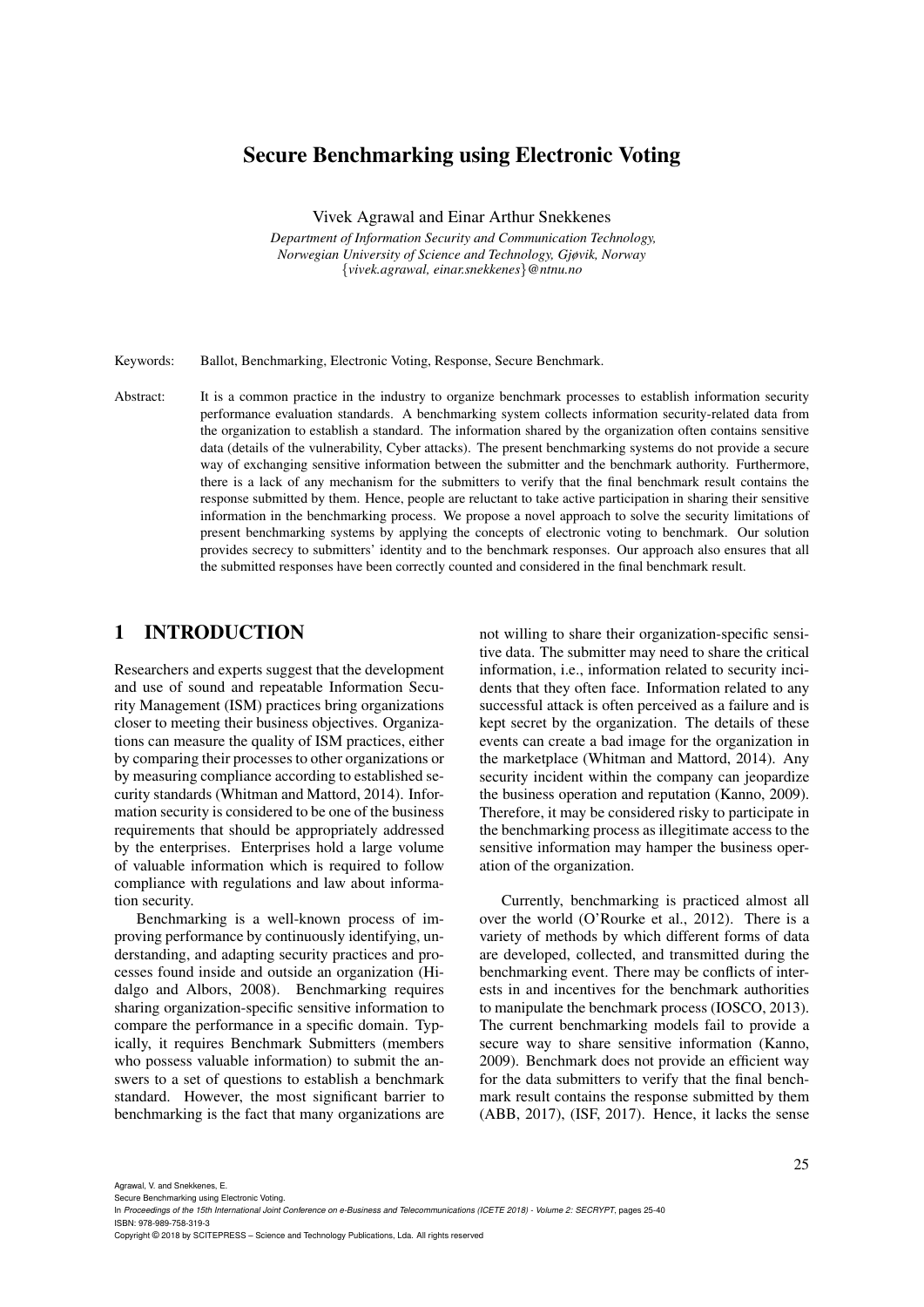of transparency with collecting the data, analyzing the data, and publishing the final result.

We are establishing 'UnRizkNow' (Agrawal et al., 2017), (Agrawal and Snekkenes, 2017), (Agrawal and Szekeres, 2017) as an open electronic community of practice (eCoP) (Mathwick et al., 2008), (Wiertz and de Ruyter, 2007) to allow information security practitioners (ISP) to share InfoSec knowledge without violating the information security requirements. We are working towards providing a secure benchmarking service on UnRizkNow eCoP. We aim to protect the identity of the members who participate in the benchmark task. We also target to protect the sensitive data shared by the members/organization in the benchmarking process. Therefore, we propose applying the concepts of electronic voting to the benchmarking process on eCoP. We formulate the current benchmarking model based on a literature review. We also establish the requirements of a secure benchmarking system. Furthermore, we map the benchmarking system to electronic voting system by mapping their protocol, structure, and concepts. We also demonstrate how a secure benchmark can be conducted on the UnRizkNow platform using the electronic voting approach. We have identified the following research questions in this study.

- RQ1 What are the requirements of a secure benchmarking system?
- RQ2 How can a secure benchmarking system be mapped to a electronic voting system?
- RQ3 How can a benchmarking system be built using the electronic voting concepts
- RQ4 To what extent does the EV approach make the benchmarking system secure?

The paper is organized as follows: In Section 2, we overview of benchmarking and describe the benchmarking model that is widely used. In Section 3 the research method used in this study is described. In Section 4, an overview of the electronic voting system is presented. The essential phases of an EV system, the structure of vote, and security requirement of EV systems and schemes are also presented. A mapping of benchmarking concepts to EV concepts is presented in Section 5. In Section 6, an application of EV concepts to a benchmarking system is described to demonstrate how secure benchmarking can be conducted using the EV approach. A discussion based on the security analysis follows in Section 7. The limitation of the current study and the scope of further improvement is highlighted in Section 8. We conclude in Section 9.

# 2 OVERVIEW OF BENCHMARKING

The aim of this section is to provide a general overview of benchmarking. We identify major activities and actors involved in a typical benchmarking system. The benchmark model that is widely used everywhere is also presented.

### 2.1 Benchmarking Protocol

Development of benchmarks is an iterative and ongoing process that is likely to involve sharing information with other organizations working towards an agreeable method (Kelessidis, 2000). Benchmarking is pioneered by Xerox Corporation in the 1979s to perform better in the international competition in the photocopier market (Kelessidis, 2000). The idea of benchmarking was restricted to very few companies, e.g., AT&T, Motorola, Xerox in the beginning. However, governmental and non-profit organizations have begun implementing benchmarking as late as the early 1990's. Information security Forum (ISF) provides benchmarks in the form of their premium service (ISF, 2017). We derive the benchmarking protocol from (ESMA-EBA, 2013) report. A benchmarking system typically comprises the following activities and actors:

- 1. Benchmark Administration: It includes all the stages and processes involved in the benchmarking process. The establishment, design, production, and dissemination of a benchmark from the gathering of the input data and the calculation of the benchmark based on the input data to the dissemination of the Benchmark to users including any review, adjustment, and modification of this process. The legal person or entity responsible for executing this phase is called *Benchmark Administrator* (*BA*). BA also takes care of of publishing Benchmark values, which includes making available such values on the internet or by any other means, whether free of charge or not. According to (ESMA-EBA, 2013) report, the activity of publishing benchmark values can be carried out by a separate entity, Benchmark Publisher.
- 2. Benchmark Submission: The activity of contributing to Benchmark data submissions to a BA. The Benchmark submission is done by *Benchmark Submitter* (*BS*). The data submitted by BS are used exclusively for the calculation of the Benchmark.
- 3. Benchmark Calculation: The activity of performing the calculation of the Benchmark based on the methodology provided by a Benchmark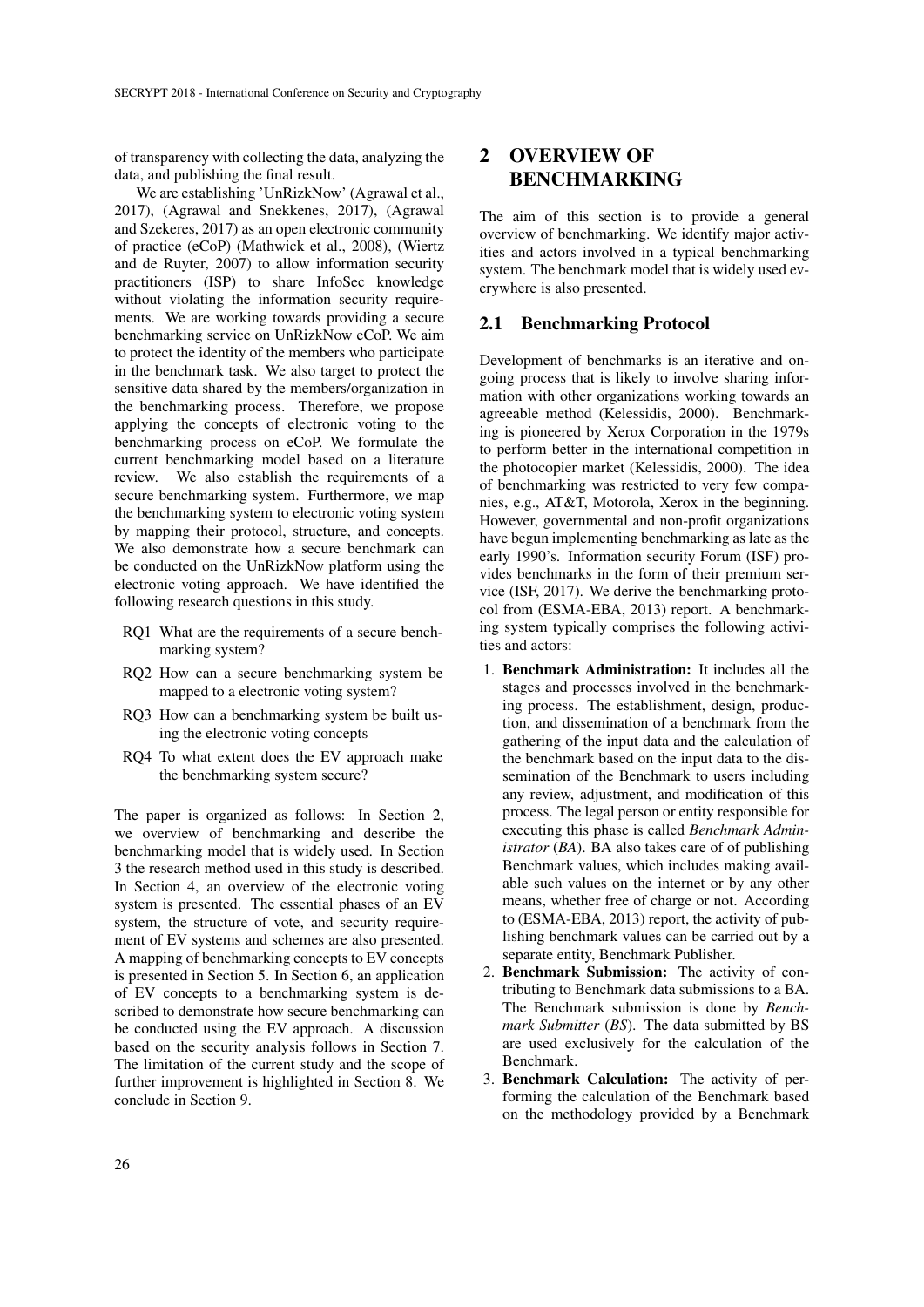Administrator and the data collected by the entity performing the calculation or the BA or submitted by BS. A legal person or entity responsible for performing this phase is called *Benchmark Calculation Agent* (*BCA*).

4. Benchmark Service: The activity of evaluating the performance in a certain domain by fetching benchmark data from BA. A profession client (by paragraphs 1, 2 and 3 of Section I of Annex II to Directive 2004/39/EC) who is interested in taking benchmark data from BA is called *Benchmark User* (*BU*).

The task of BA and BCA may be performed by distinct legal entities or may be grouped such that one entity performs more than one. Figure 1 shows the information flow among the actors involved in the benchmarking process.

### 2.2 Structure of a Benchmark

The structure of benchmark depends on the overall objective of the benchmark. A benchmark typically consists of some questions created to assess the performance of the various organization in a particular domain. The question has options which indicate the possible answer to the question. The structure containing the answers to the questions is called a response. There are the following types of question formats:

- Yes/No questions: Submitter's answer is either Yes or No. The benchmark result of this question is a histogram chart consists of the frequency distribution of yes and no generated from the valid responses.
- Multiple-option Question: A question consists of various options, but the submitter can submit only one option. The benchmark result of this question will be a histogram chart consists of the frequency distribution of all the options calculated from the valid response.
- Open question (Numerical): Submitter can formulate the answer and write it down. However, the answer must be a numeral that follows the condition provided in the question. For instance, the age of the submitter question can only take numbers in the range of 1-100. The benchmark result of this question will be an average value calculated on the total valid responses submitted by the benchmark submitter.

## 2.3 Benchmarking Model

In this study, the principles of benchmarking model are set up according to the guideline given by European Securities and Markets Authority (ESMA) and European Banking Authority (ESMA-EBA, 2013). The same principles are widely followed by many organizations, e.g., ISF (Forum, 2017), ABB (ABB, 2017) and ISM-Benchmark (Kanno, 2009). The benchmarking process is usually conducted in two phases, i.e., Benchmark standard establishment and Benchmark as service. An overview of a complete benchmarking process is shown in Figure 1. The details of the two phases are given as follows:



Figure 1: The information flow among the benchmarking actors in a benchmarking system. Phase I is carried out among *BA*, *BCA*, and *BS*. Phase II is carried out among *BA*, *BCA*, and *BU*.

### 2.3.1 Benchmark Standard Establishment

The first phase of the benchmark process is called Benchmark standard establishment. The aim of performing this phase is to collect data from the relevant organization to understand how well they perform in a given domain. This phase is usually executed synchronously, i.e., all the participants involved in the benchmarking task work simultaneously. Typically, BA hires or establishes a contract with an entity that can act as a BCA in the process. BA also makes a list of all the potential entities who can serve as a submitter. The details of step 1-6 in Phase I are given as follows:

- 1. *BA* sends a formal request to the members to participate in the benchmarking process and ask for response submission. The status of the member is marked as *BS* when the member agrees to participate
- 2. *BA* sends questions to assess a particular domain to *BS*.
- 3. *BA* sends the details of the question format and calculation method to *BCA*. The methodology is used by *BCA* to calculate the benchmark result.
- 4. *BS* sends the response to *BCA*.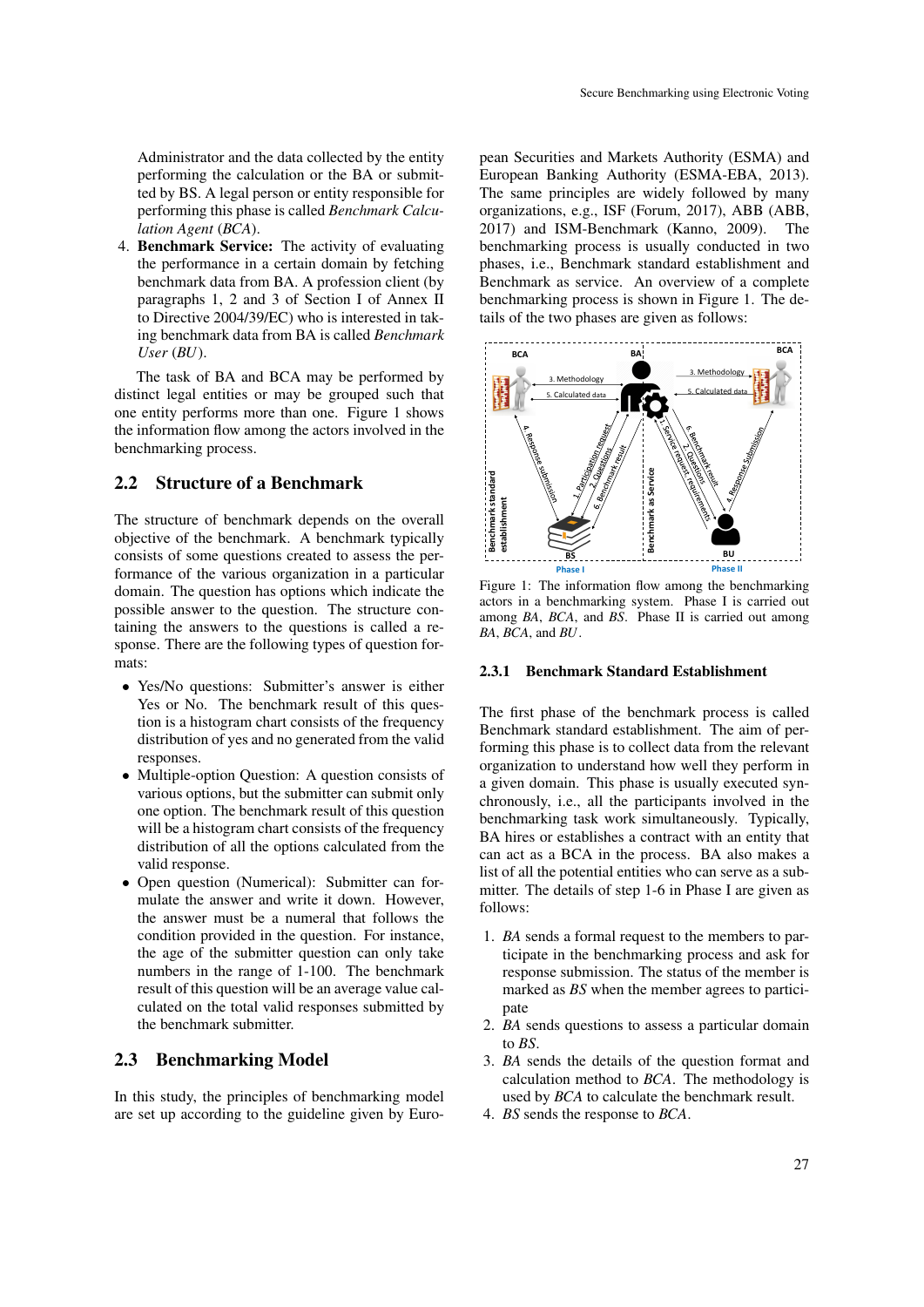- 5. *BCA* applies the methodology on the aggregated benchmark data and calculate the result of each question. *BCA* sends the benchmark result to *BA*.
- 6. *BA* sends the benchmark result to *BS* or posts it on a common web portal.

#### 2.3.2 Benchmark as Service

The second phase of the benchmarking is called Benchmarking as a service. It is often provided by a private organization as a paid service, and by a public organization (government) as a free service. A user (BU) who is interested to know the status of its performance usually go for this type of service. This phase is executed asynchronously, i.e., it is not necessary that all the users contact BA at the same time. However, there is some service-level-agreement involved between BA and BU. The details of the steps 1-6 in phase II are given as follows:

- 1. *BU* establishes a contract with *BA* to get the latest benchmarked data in the given domain. *BU* sends the details of the requirements, i.e., the domain of the benchmark, the format of the outcome, delivery time to BA.
- 2. *BA* chooses the relevant questions from the list used in phase I and creates a new set of questions specific to the requirement received from *BU*.
- 3. *BA* sends the details of the question format and calculation method to *BCA*. The methodology is used by *BCA* to calculate the benchmark result.
- 4. *BU* answers the questions of benchmark and sends the response to *BCA*.
- 5. *BCA* applies the methodology on the aggregated benchmark data from *BU* and calculate the result of each question. *BCA* sends the benchmark result to *BA*.
- 6. *BA* sends the benchmark result to *BU*. This benchmark result contains the response submitted by *BU* to the given questions and the values that have been collected by *BA* in phase I. In this way, *BU* can compare its response with the benchmark standard and assess its performance.

#### 2.3.3 Requirements of a Secure Benchmarking System

In this section, we answer RQ1 by establishing the security requirements of the benchmarking system. As far as we know, no comprehensive list of benchmarking security requirements have been published. Having carefully considered security issues in the context of benchmarking, we state what we believe are the key benchmarking security requirements.

1. Completeness: All valid responses should be counted correctly in the final calculation.

- 2. Uniqueness: Benchmark submitter can submit the response only once. The submitters should be allowed to submit their responses only once to control any practice to manipulate the overall result of the benchmark by submitting many responses.
- 3. Universal Verifiability: Anyone can verify that the published result is correctly computed from the responses that were correctly submitted. This is an important requirement as it signifies that the benchmarked data is calculated using the original submitted responses and it is not manipulated.
- 4. Individual Verifiability: Each eligible submitter can verify that his valid response was counted.
- 5. Eligibility: Only entitled benchmark submitter can submit a response.
- 6. Secrecy: Neither benchmark authorities nor anyone else can find out which submitter submitted which response.
- 7. Soundness: Any invalid response should not be counted in the final calculation.

# 3 RESEARCH METHOD

We applied the concepts of Design Science Research (DSR) (Hevner et al., 2004) to develop the scientific approach in this study. This research aims to solve an existing practical problem in the domain of Information system by creating an artifact based on the existing theories of electronic voting and cryptography. The problem is solved by applying creativity, innovation, and problem-solving capabilities. The created artifact would then be applied to UnRizkNow eCoP to enhance information sharing without compromising the sensitivity of the information. We adopted the five-step research process (Johannesson and Perjons, 2014) to research this study. Figure 2 shows the essential steps in the DSR model.



Figure 2: An overview of research method in Design Science Research Methodology (Johannesson and Perjons, 2014).

The first step of the DSR process, i.e., *explicate problem* is to investigate and analyze the practical problem. We defined the problems in the present benchmarking system, i.e., the lack of security. Fur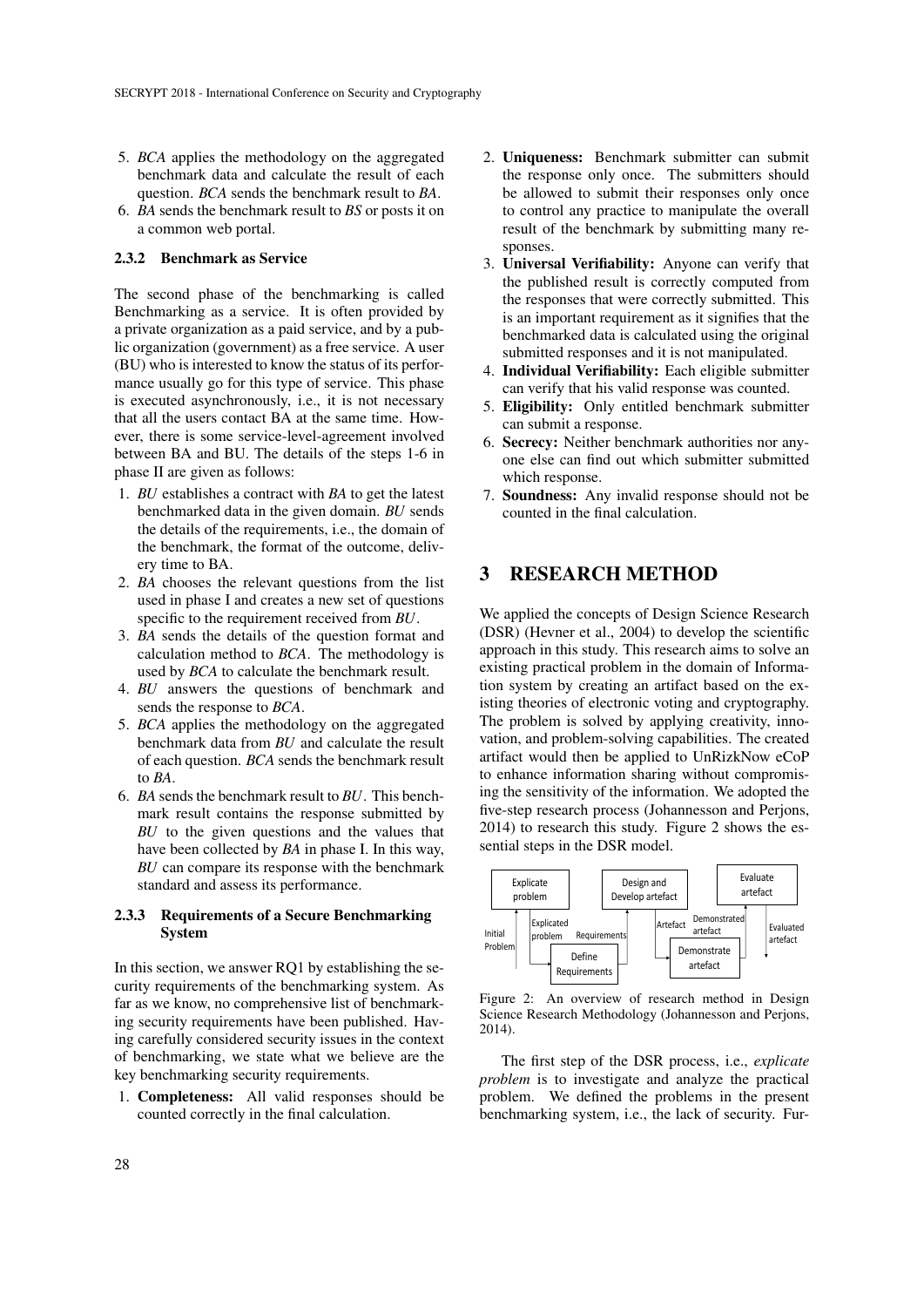ther, *define requirements* outlines a solution to the explicated problem in the form of an artifact and elicits requirements, which can be seen as a transformation of the problem into demands on the proposed artifact. We suggest a novel approach of conducting benchmark using the concepts of the Electronic voting scheme. In the phase, *Design and develop artifact* an artifact is created to address the explicated problem and fulfill the defined requirements. Our artifact consists of mapping the structure, protocol, and the concepts of benchmarking to electronic voting. *Demonstrate artifact* uses the developed artifact and applies this to a real-life case or any illustrative case. This phase aims to show that the artifact can solve an instance of the defined problem. We incorporate the proposed artifact to the UnRizkNow platform so that a secure benchmarking can be conducted on the platform. The final step is *evaluate artifact*, which determines how well the designed artifact solves the primary problem. We perform the security analysis on the developed artifact to show to what extent it fulfills the security requirements of a secure benchmarking system.

We also applied the DSR knowledge contribution framework (Gregor and Hevner, 2013) to highlight the nature of the contribution of our study. Figure 3 presents a 2X2 matrix of DSR research contributions. The x-axis, i.e., Application Domain Maturity (ADM) shows the maturity of the problem from high to low. The y-axis, i.e., Solution Maturity (SM) represents the current maturity of the artifacts from high to low that exist as potential starting points for solutions to the questions. The 2x2 matrix also identifies four kinds of design science contribution. A low ADM and low SM defines a new solution for new problems, and it is referred as *Invention*. A high ADM and Low SM defines new solutions for known problems, also known as *Improvement*. A low ADM and High SM indicates known solutions for new problems, also known as *Exaptation*. Finally, A high ADM and high SM indicates known solution for known problems, referred as *routine design*. Unlike other entities of the matrix, the routine design does not have a major knowledge contribution.

The idea of using the concepts of electronic voting conducting benchmarking tasks makes the benchmarking process more secure and trustworthy. The concept of electronic voting has been evolving in last two decades to facilitate election process in the democratic setting. However, it was never applied and tested in the setting of benchmarking. Therefore, our approach of solving the security and trust challenges in the present benchmarking process by extending the design knowledge that exists in the electronic voting

place our contribution is in the *exaptation* quadrant of the DSR knowledge contribution framework.



Figure 3: Design science contributions, adapted from (Gregor and Hevner, 2013).

# 4 AN OVERVIEW OF ELECTRONIC VOTING (EV)

The aim of the section is to present a detailed description of the electronic voting protocol, the structure of electronic voting along with the security requirements.

### 4.1 Electronic Voting

Electronic voting (EV) is appearing as an efficient and cost-effective way for conducting a voting process. The term e-voting is used to denote a voting process which allows voters to cast a secure and secret ballot over a network (Gritzalis, 2002). The first EV scheme was proposed by David Chaum (Chaum, 1981) in 1981. There have been many other schemes proposed by researchers since 1981, e.g., EV schemes with publicly verifiable secret sharing (Schoenmakers, 1999), (Neff, 2001); EV based on homomorphic encryption (Hirt and Sako, 2000); EV based on secret sharing techniques with a secure multiparty computation (Chen et al., 2014). (Gerlach and Gasser, 2009) describes EV experiences by mentioning how EV systems worked in Geneva and Zurich in Switzerland. Similarly, the EV systems of Estonia are studied in (Madise and Martens, 2006), (Vinkel, 2012). An EV protocol has many essential phases to carry out a successful election. We have compiled a list of phases that are very common across different EV protocols. The phases are as follows:

• Election administration: The process of setting up the election, publication of the identities of eligible voters, the list of candidates and the result of the election.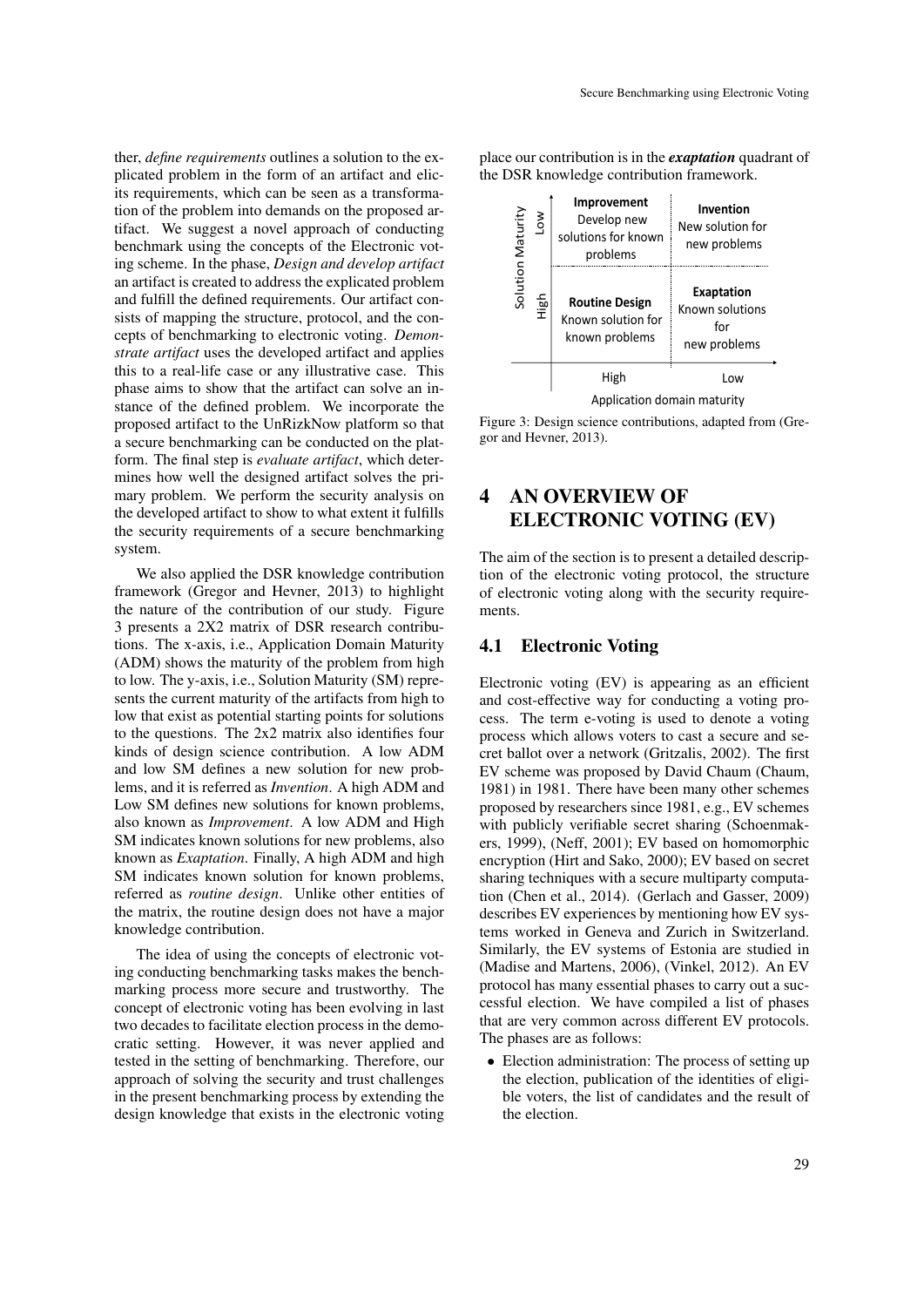- Registration: The process of distributing secret credentials to voters and registering the corresponding public credentials.
- Tallying: The process of validating votes and determine the number of votes each party has received.
- Voting: The process of casting a vote in an election
- Ballot Processing: The processing of ballots and storing valid ballots in the bulletin board.

EV protocols involve several parties executing some specific set of roles (Cortier et al., 2014a). However, different schemes use different terms to denote the parties involved in the EV process. Table 1 describes the actors who are responsible for performing the EV tasks in five EV schemes.

## 4.2 Structure of Electronic Voting

The structure of voting depends on the nature of the election and the expected outcome. An election has a candidacy which consists of some candidates running in the election. A structure containing the vote is called a *ballot*. We identify the following typical election types:

- Yes/No voting: Voter's answer is yes or no. A typical example of this election where a voter is asked to reply to the question, "Do you agree with"regarding 'Yes' or 'No' answers.
- 1-out-of-L voting: Voter has L possibilities but can choose only one. This election format is used to select a leader (e.g., president) from a list of L candidates.
- K-out-of-L voting: Voter selects K different elements from the set of L possibilities. This type of election is used to choose council members in which the voter selects K from L candidates. The candidates who are selected the most number of times will be appointed as the council members. The order of the selection of the candidates is not important.  $(1,L) \Rightarrow \{K \in \mathbb{N} : 1 \leq K \leq L\}$
- K-out-of-L ordered voting: Voter puts into order K different elements from the set of L possibilities. This type of election can be used to choose council members, but the candidate who is marked by the voter as first will get the most points.
- Write-in Voting: Voter can formulate the answer and write it down. This type of election is done when the answers are not fixed at the beginning and voters are asked to give their opinion on the given matter.

# 4.3 Requirements of the Secure Electronic Voting

Several researchers have proposed schemes for secure electronic voting processes with varying assumption. Therefore, different schemes fulfill different security requirements. We have compiled a list of requirements from different literature sources to highlight all the useful requirements that have been identified in the existing literature. We made a distinction between *schemes* and *systems* while compiling the list. Therefore, we have different criteria for the study selection in scheme and system.

Electronic Voting Scheme: Scheme is referred to the study where the conceptual model of electronic voting is presented regarding algorithm or theory. We used the search terms in Figure 4a to select the primary studies on the security requirements of electronic voting schemes. Additionally, we applied the following criteria on the search result to narrow down the relevant study.

- The literature is published on and after the year 2000.
- The literature has over 50 citations in the academic literature.
- Published in the English language.

The list is by far complete, but we restricted this study to include six schemes (Zu02 (Rjašková, 2002), Le02 (Lee and Kim, 2003), Le00 (Lee and Kim, 2000), Hi10 (Hirt, 2010), Ch05 (Chaum et al., 2005), Li04 (Liaw, 2004).



Figure 4: Search terms used to find a) Electronic voting scheme b) Electronic voting system.

Electronic Voting System: We defined the system as those studies which are available as open source code, and it has been implemented in the real case studies. We used the search terms in Figure 4b to select the primary studies on the security requirements of the electronic voting system. Additionally, we applied the criteria that the source code is available to download on a reliable server (e.g. GitHub). The source code is also supported by English documentation or user manual. The list is by far complete, but we restricted this study to include four electronic voting systems (eVote (Pierro, 2017), Belenios (Cortier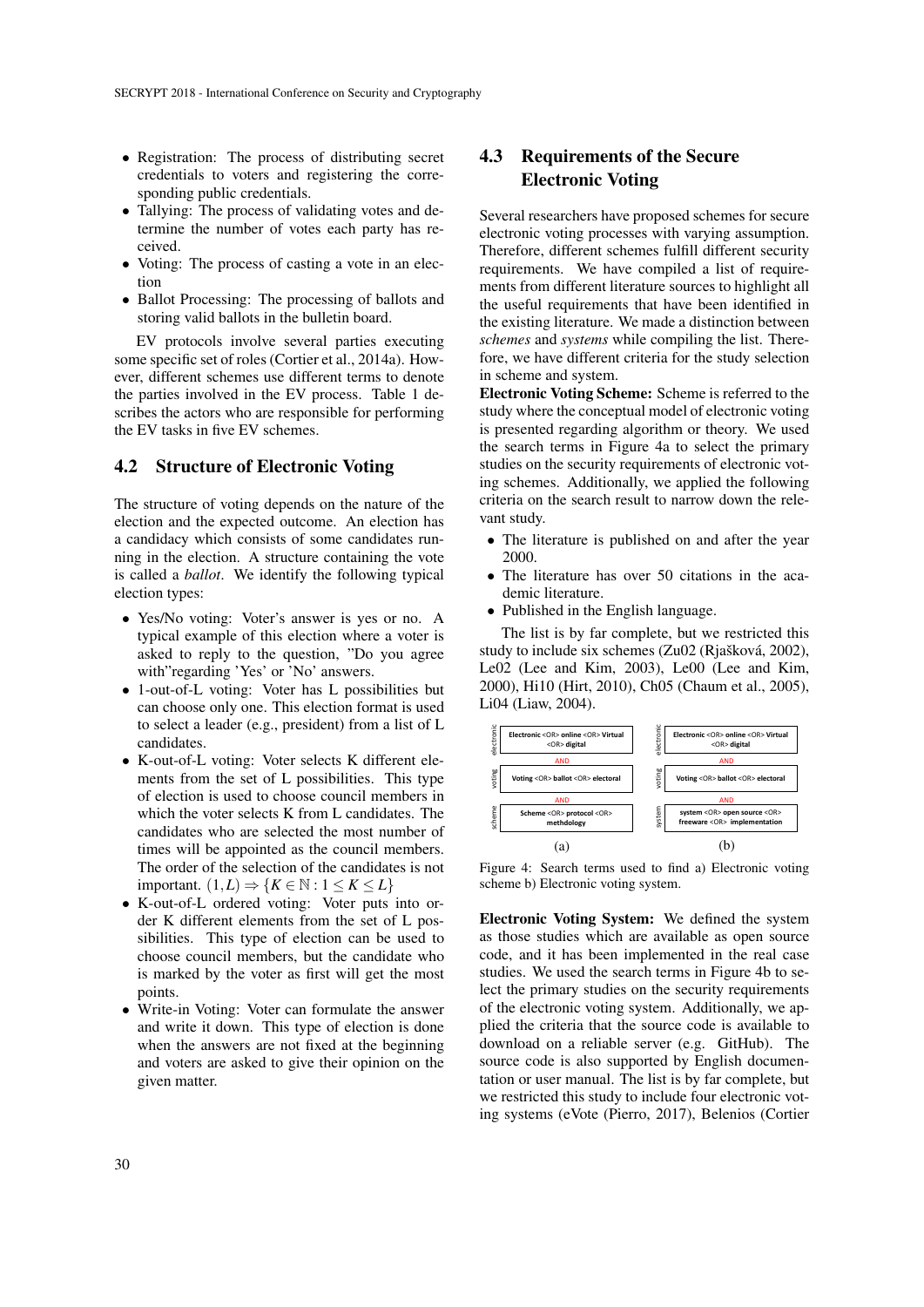| EV task                            | <b>LE02</b> (Lee and<br>Kim, 2003) | <b>Belenios</b><br>(Cortier et al.,<br><b>2014b</b> ) | <b>IVXV</b> (of Es-<br>tonia, 2017) | <b>CHVote</b><br>(Haenni et al.,<br>2017)           | eVote (Pierro,<br>2017) |
|------------------------------------|------------------------------------|-------------------------------------------------------|-------------------------------------|-----------------------------------------------------|-------------------------|
| Election<br>administration         | Election<br>$Ad-$<br>ministrator   | $Ad-$<br>Election<br>ministrator                      | Organiser                           | $Ad-$<br>Election<br>ministrator                    | Managers                |
| Registration                       | Certificate Au-<br>thority         | Registrar                                             | Collector                           | Printing<br>Au-<br>thority, election<br>authorities | Managers                |
| Tallying                           | Tallier                            | Trustee                                               | Tallier                             | Election<br>Au-<br>thorities                        | Managers                |
| <b>Ballot</b><br>$Pro-$<br>cessing | Tallier & Ad-<br>ministrator       | Bulletin Board<br>Manager                             | Processor                           | <b>Bulletin Board</b>                               | <b>Managers</b>         |
| Voting                             | Voter                              | Voter                                                 | Voter                               | Voter                                               | Voter                   |

Table 1: Actors involved in EV process in different schemes.

et al., 2014b), Chvote (Haenni et al., 2017), IVXV (of Estonia, 2017)). The details of the requirements of EV protocol are as follows:

- 1. Completeness/ Correctness: All valid ballots should be counted correctly in the final tally (Lee and Kim, 2003), (Hirt, 2010).
- 2. Uniqueness/ Unreusability: Voters can submit only one single ballot (Hirt, 2010).
- 3. Universal Verifiability: Anyone can verify that the published tally is correctly computed from the ballots that were correctly cast (Hirt, 2010), (Rjašková, 2002).
- 4. Individual Verifiability: Each eligible voter can verify that his ballot was counted. This property enables the voter to exclude with high probability the possibility that the vote has been manipulated by a compromised voting client (Haenni et al., 2017).
- 5. Eligibility: Only entitled voters are able to cast a ballot (Hirt, 2010).
- 6. Anonymous/Secrecy/Privacy: Neither voting authorities nor anyone else can find out which voter submitted which ballot (Liaw, 2004), (Hirt, 2010).
- 7. Soundness: Any invalid ballot should not be counted in the final tally (Hirt, 2010).
- 8. Fairness: No one can get extra information about the tally result before the publication phase (Liaw, 2004).
- 9. Receipt-freeness/Incoercibility: The voter cannot be coerced into casting a particular vote by a coercer. He must neither obtain nor be able to construct a receipt proving the content of his vote (Lee and Kim, 2003), (Liaw, 2004).
- 10. Non-cheating: Voters can accuse the authority of cheating without revealing ballots to others (Liaw, 2004).
- 11. Robustness: The voting system should be suc-

cessful regardless of the partial failure of the system (Lee and Kim, 2000).

- 12. Convenience: Voters to cast their ballots quickly, in one session, and with minimal equipment or special skills (Liaw, 2004).
- 13. Efficiency: The whole election should be held promptly, for instance, all computations done in a reasonable amount of time and voters are not required to wait for other voters to complete the process (Liaw, 2004).
- 14. Mobility: Voters are not restricted by physical location from which they can cast their votes (Liaw, 2004).
- 15. Auditability: The system must be technically sufficiently simple so that a widest possible range of specialists could audit it (of Estonia, 2017).

Table 2 shows the list of the EV security requirements that are compiled from six EV schemes and four EV systems. The presence of + indicates that the given requirement is addressed. The requirement is considered as addressed if the author explicitly defines the given requirement in literature and justifies how the given EV protocol satisfies the requirement. - indicates that the given scheme/system does not address the requirement. It is also important to note that different schemes/systems address a security requirement under the different assumption and adversary models. For instance, the Hi10 (Hirt, 2010) scheme addresses 'soundness' for *K*-out-of-*L* voting structure, and Zu02 scheme (Rjašková, 2002) addresses 'soundness' for 1-out-of-*L* voting structure. Similarly, the *uniqueness* requirement is addressed by LE02 (Lee and Kim, 2003) scheme under the assumption that an adversary cannot access the randomness and any internal information saved inside the tamper-resistant randomizer distributed to the voters. The Li04 scheme (Liaw, 2004) addressed *uniqueness* requirement under the assumption that an adversary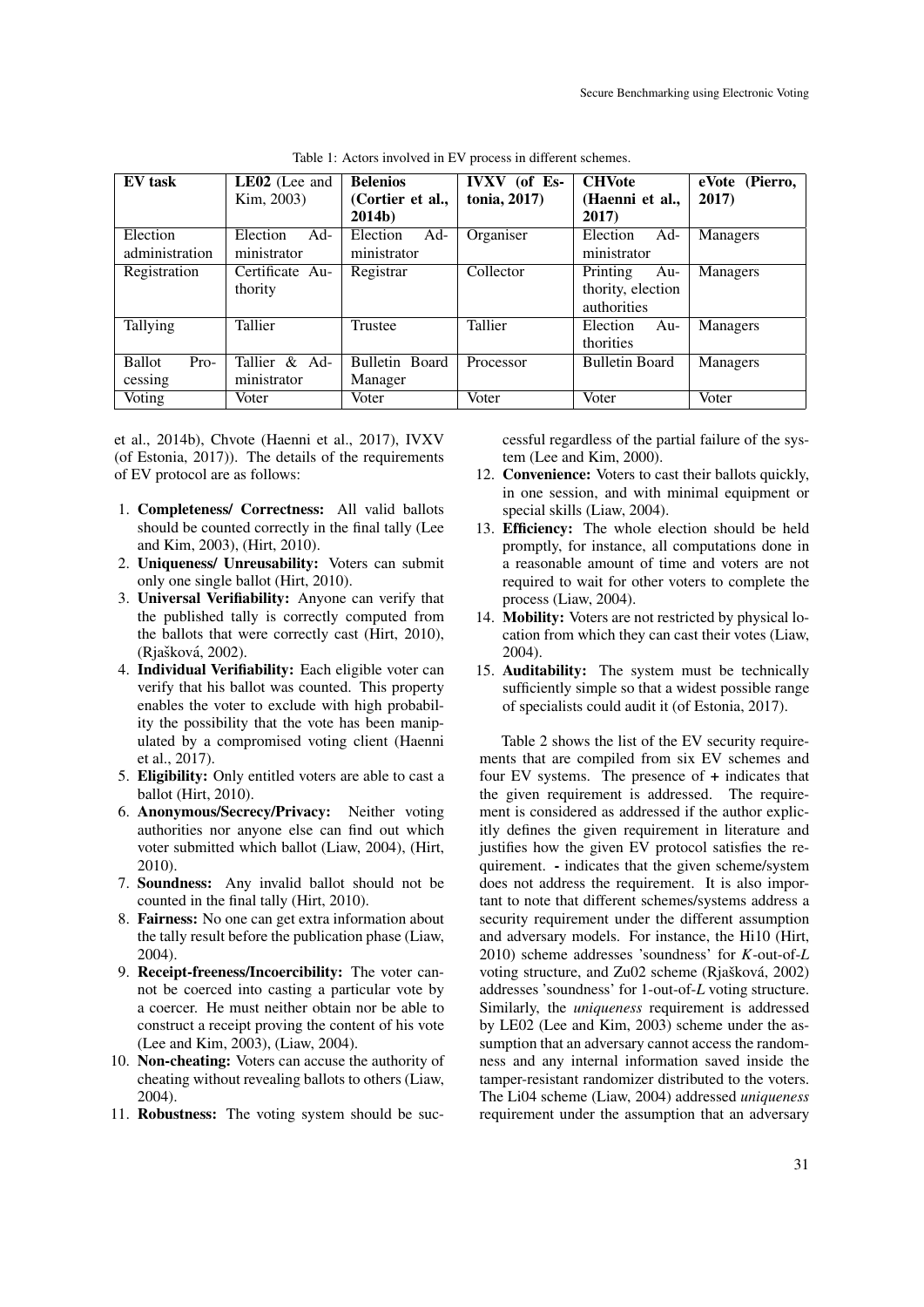cannot obtain a random number generated by the voting center.

# 5 MAPPING OF A BENCHMARKING TO AN EV **SYSTEM**

The aim of this section is to answer RQ2. We demonstrate how a benchmarking system can be mapped to the electronic voting system. To achieve our goal, we first map the benchmark protocol to the EV protocol, then we map the structure of benchmark to the structure of EV system. Finally, we map the overall concepts of benchmark to the EV concepts using ontology.

# 5.1 Mapping of the Benchmark Protocol to EV Protocol

The protocol mapping consists of the mapping of the benchmark phases and actors to the EV system phases and the actors. Table 3 shows the mapping of benchmark protocol to EV protocol. The main entities involved in the benchmark protocol are: a Benchmark Administrator *BA*, *N* Benchmark Calculating Agents *BCA*<sup>*j*</sup> ( $j = 1,...,N$ ), and *M* Benchmark submitter *BS*<sup>*j*</sup>  $(i = 1, ..., M)$ . The roles of each entity are as follows:

- Benchmark Administrator *BA* verifies the identities and the eligibility of *M* submitters. *BA* manages the whole benchmarking process (creates questions and announces the benchmark result).
- Benchmark Submitter There are *M* submitter *BS<sup>i</sup>*  $(i = 1, ..., M)$ . They have their digital signature keys certified by a certification authority (CA).
- Benchmark Calculating agent There are N calculating agents  $BCA_j$  ( $j = 1,...,N$ ) who cooperatively decrypt the collected responses to open the result of benchmarking. A threshold *t* denotes the lower bound of the number of authorities that is guaranteed to remain honest during the protocol.

The main entities involved in the electronic voting protocol are: an Election administrator *EA*, *N* Tallier *T*<sub>*j*</sub> (*j* = 1,...,*N*), and *M* voter  $V_i$  (*i* = 1,...,*M*). The roles of each entity are as follows:

- Election Administrator *EA* verifies the identities and the eligibility of *M* voters. *EA* manages the whole voting process (creates candidacy and announces the election result).
- Voter There are *M* voter  $V_i$  ( $i = 1,...,M$ ). They have their own digital signature keys certified by a certification authority (CA).

• Tallier - There are N Tallier  $T_j$  ( $j = 1, ..., N$ ) who cooperatively decrypt the collected ballots to open the result of the election. A threshold *t* denotes the lower bound of the number of authorities that is guaranteed to remain honest during the protocol.

Table 3 shows the mapping of the protocol between benchmark and EV system. It is clear from the table that the activity of Benchmark calculation can be mapped to Tallying, a benchmark submitter can be mapped to the voter.

# 5.2 Mapping of the Benchmark Structure to EV Structure

We map the structure of benchmarking system to an EV system with the help of the mapping of ballot, vote, candidacy, and candidates to response, answer, questions, and options respectively. Question *QU* is mapped to Candidacy*Cd*, Option *o* is mapped to Candidate *C*, answer *a* is mapped to vote *v*, response *B* is mapped to ballot *BT*. It is important to note that there is only one candidacy in an election, but a benchmark needs to have more than one question. Therefore, a benchmarking system needs the *x* number of EV instances to execute, where  $x$  is the number of questions in the benchmark.

In the electronic voting scheme  $\omega$ , a candidacy *Cd* consists of *L* number of candidates  $C_i$  (where  $i =$ 1,...,*L*) who participate in the election to be elected to some position based on the outcome of the election. A voter can decide to vote for only 1 candidate (1-out-of-*L* voting) or more than 1 candidate (*K*-outof-*L* voting) based on the requirement of the election. A voter casts his ballot in the election. A ballot *BT* consists of a vector of votes,  $\vec{v} = (v_1, ..., v_K)$ , where  $v_i$  is the vote for the *i*−th candidate in the election. In *K*-out-of-*L* election, the following condition holds  $(1,L) \Rightarrow \{K \in \mathbb{N} : 1 \leq K \leq L\}.$ 

A benchmarking system  $β$  consists of a number of questions  $Q_i$  (where  $i = 1,...,x$ ). The idea of having the questions is to collect the feedback from the submitters to establish a performance standard. Each question  $Q_i$  comes with the list of options  $Q_i$ (where  $i = 1, \ldots, L$ ). *BS* generates a vector of answers,  $\vec{a} = (a_1, ..., a_L)$ , where  $a_i$  is the answer of the *i*−th option and  $a_i \in \{0, 1\}$ . *BS* finally generates a response *B* consists of the answer vector  $\vec{a}$ . The number of response is equal to the number of questions available in the benchmark. The final response  $B_f$ *in* contains all the responses  $B_i$  ( $i = 1, ..., x$ ). Table 4 shows how the structure of benchmark can be completely mapped to the structure of EV. The structure of benchmarking system can be constructed using the *K*-out-of-*L* voting structure where  $(1,L) \Rightarrow \{K \in \mathbb{N} : 1 \leq K \leq L\}.$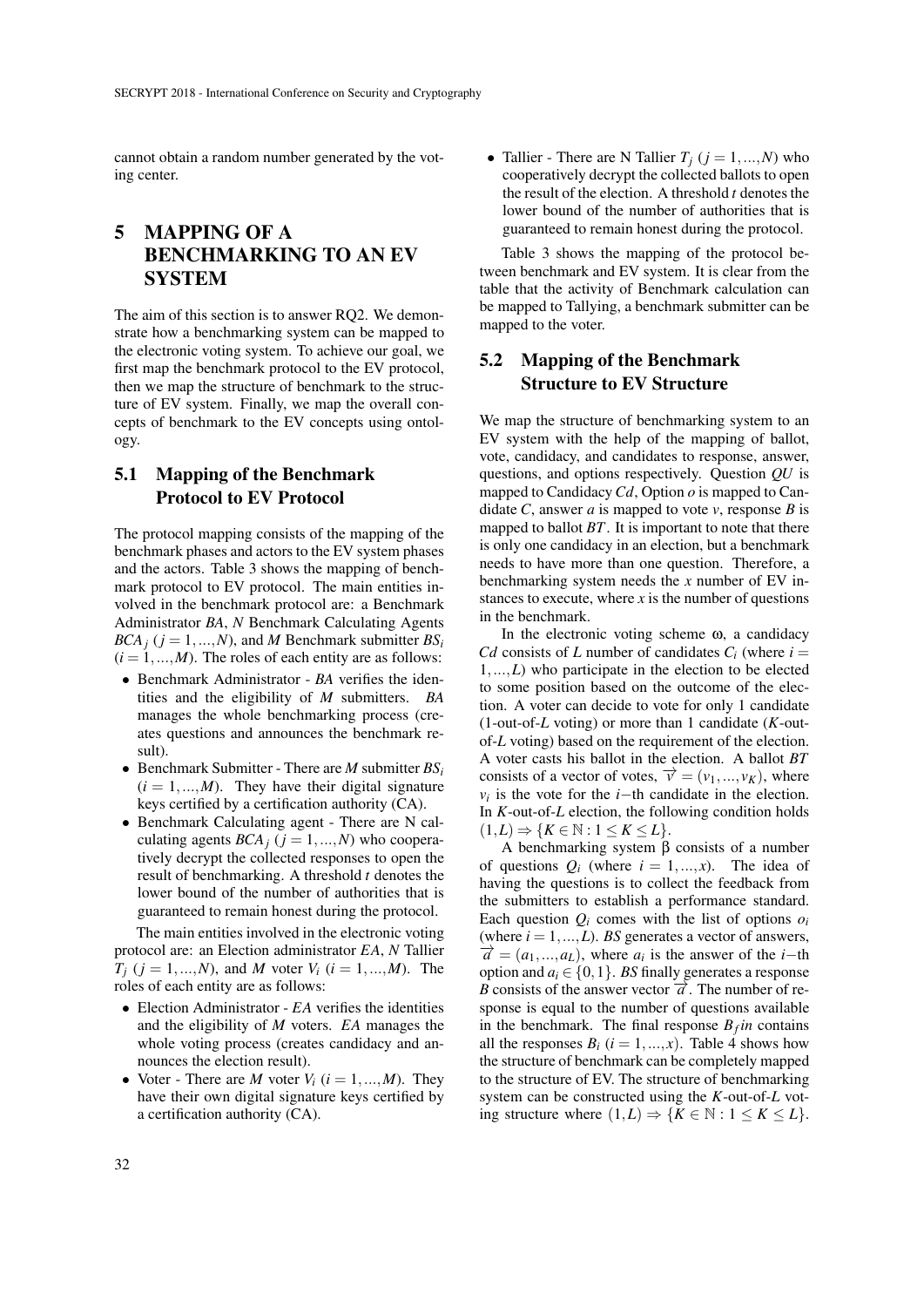| ID             | <b>Property</b>          | AB |     |           | Zu02 Le02 Le00 Hi10 |           | <b>Ch05 Li04</b> |           | Ch        | Be             | eV        | IV             |
|----------------|--------------------------|----|-----|-----------|---------------------|-----------|------------------|-----------|-----------|----------------|-----------|----------------|
| $\mathbf{1}$   | Completeness/<br>$Cor-$  | Y  |     | $\ddot{}$ | +                   | $\ddot{}$ | $+$              | $+$       | ۰.        | $\blacksquare$ | $\ddot{}$ | $\blacksquare$ |
|                | rectness                 |    |     |           |                     |           |                  |           |           |                |           |                |
| 2              | $Un-$<br>Uniqueness/     | Y  |     | $\ddot{}$ | +                   | +         |                  | $\ddot{}$ |           |                | $\ddot{}$ | +              |
|                | reusability              |    |     |           |                     |           |                  |           |           |                |           |                |
| 3              | Universal Verifiability  | Y  | $+$ | $\ddot{}$ | +                   | +         |                  |           | $\div$    | $\ddot{}$      | +         |                |
| $\overline{4}$ | Individual Verifiability | Y  | $+$ | $\ddot{}$ | ۰                   | $\ddot{}$ |                  | $\ddot{}$ | $\ddot{}$ | $\ddot{}$      | $\ddot{}$ | +              |
| 5              | Eligibility              | Y  | $+$ | $\ddot{}$ | $\ddot{}$           | $\ddot{}$ | $\ddot{}$        |           | ٠         |                |           |                |
| 6              | Anonymous/<br>Se-        | Y  | $+$ | $\ddot{}$ | $+$                 | $\ddot{}$ | $+$              | $\ddot{}$ | $\ddot{}$ |                | $\ddot{}$ | +              |
|                | crecy/privacy            |    |     |           |                     |           |                  |           |           |                |           |                |
| 7              | Soundness                | Y  |     | $\ddot{}$ | $\ddot{}$           | $\ddot{}$ |                  |           | ۰         |                | +         |                |
| 8              | Fairness                 | N  | $+$ | $+$       | +                   | $\ddot{}$ |                  | +         | ۰         |                | +         |                |
| 9              | Receipt-freeness/        | N  | $+$ | $\ddot{}$ | +                   | $\ddot{}$ |                  | $\ddot{}$ | ۰         |                |           |                |
|                | Incoercibility           |    |     |           |                     |           |                  |           |           |                |           |                |
| 10             | Non-cheating             | N  |     |           |                     |           |                  | +         |           |                | +         |                |
| 11             | Robustness               | N  | $+$ | $\ddot{}$ | $\ddot{}$           |           |                  | +         | ٠         |                |           |                |
| 12             | Convenience              | N  |     |           |                     |           |                  |           | -         |                |           |                |
| 13             | Efficiency               | N  |     |           |                     |           |                  |           | ۰         |                |           |                |
| 14             | Mobility                 | N  |     |           |                     |           |                  | +         | ۰         |                |           |                |
| 15             | Auditability             | N  |     |           |                     |           | +                |           | +         |                |           |                |

Table 2: The security properties of EV system, AB: Applicability to Benchmark, + indicates that the given security requirement is implemented in the scheme, - indicates that the given security requirement is not implemented in the scheme.

Table 3: Mapping of the protocol.

|                  | <b>Phase</b>   | Actor            |                 |  |  |
|------------------|----------------|------------------|-----------------|--|--|
| <b>Benchmark</b> | $EV$ $\omega$  | <b>Benchmark</b> | EV <sub>0</sub> |  |  |
| ß                |                | β                |                 |  |  |
| <b>Benchmark</b> | Election Ad-   | <b>Benchmark</b> | Election Ad-    |  |  |
| Administra-      | ministration   | Administrator    | ministrator     |  |  |
| tion [BAdm]      | [EAdm]         | [BA]             | [A]             |  |  |
| <b>Benchmark</b> | Tallying       | <b>Benchmark</b> | Tallier $[T]$   |  |  |
| calculation      | [ETal]         | calculating      |                 |  |  |
| [Beal]           |                | agent $[BCA]$    |                 |  |  |
| <b>Benchmark</b> | Voting $[V_O]$ | <b>Benchmark</b> | Voter $[V]$     |  |  |
| submission       |                | submitter        |                 |  |  |
| [BSub]           |                | $[BS]$ ,<br>user |                 |  |  |
|                  |                | [BU]             |                 |  |  |

It is important to notice that 1-out-of-*L* voting structure is not suitable for the mapping between benchmark and electronic voting. 1-out-of-*L* voting structure expects only one vote in the ballot unlike *K*-outof-*L* voting where a ballot contains a vector of votes. Therefore, *BCA* cannot calculate the frequency of individual option in the benchmark result using 1-outof-*L* voting structure.

The structure of the benchmark for different question types are as follows:

#### 5.2.1 Yes/No or True/False Questions

For this type of question in the benchmark  $L = 2$ , i.e., there are two options  $o_1$  and  $o_2$  available for the question. The answer vector will consist of  $\vec{a} = (a_1, a_2)$ . As submitter can select only option in the answer, the  $\Sigma a_i = 1$ . Therefore, the structure of  $B = (a_1, a_2)$  The total response for this question is  $M * B$  (where *M* is the number of submitter). The total number of *yes* can be counted by adding the *a*<sup>1</sup> answer vector and total number of *No* can be counted by adding the  $a_2$  answer vector from all the submitters.

Result of *Q<sup>j</sup>* = {Frequency of *Yes* , Frequency of *No* }

$$
= \sum_{i=1}^{M} BS_i[B_j(a_1)], \sum_{i=1}^{M} BS_i[B_j(a_2)] \tag{1}
$$

where  $BS_i[B_j(a_1)]$  denotes the response  $B_j$  submitted by  $BS_i$ ;  $B_j(a_1)$  denotes the answer component *a*<sup>1</sup> of response *B<sup>j</sup>*

This type of question in benchmark is mapped to a *K*-out-of-*L* voting system (where  $K = 1$ ) according to the mapping presented in Table 4. Yes, and No options are presented with candidate  $c_1$  and  $c_2$  respectively. The ballot *BT* contains the vote vector  $\{v_1, v_2\}$ against the candidate  $c_1$  and  $c_2$ . The frequency of yes and no can be counted by adding the votes cast by *M* voters in the favor of the candidates. Equation 1 takes the following form in EV.

result of  $Cd_i$  = {votes received by  $c_1$ , votes received by  $c_2$  }

$$
= \sum_{i=1}^{M} V_i[BT_j(v_1)], \sum_{i=1}^{M} V_i[BT_j(v_2)] \tag{2}
$$

where  $V_i[BT_j(v_1)]$  denotes the ballot  $BT_J$  cast by  $V_i$ ;  $BT_j(v_1)$  denotes the vote component  $v_1$  of Ballot *BT<sup>j</sup>*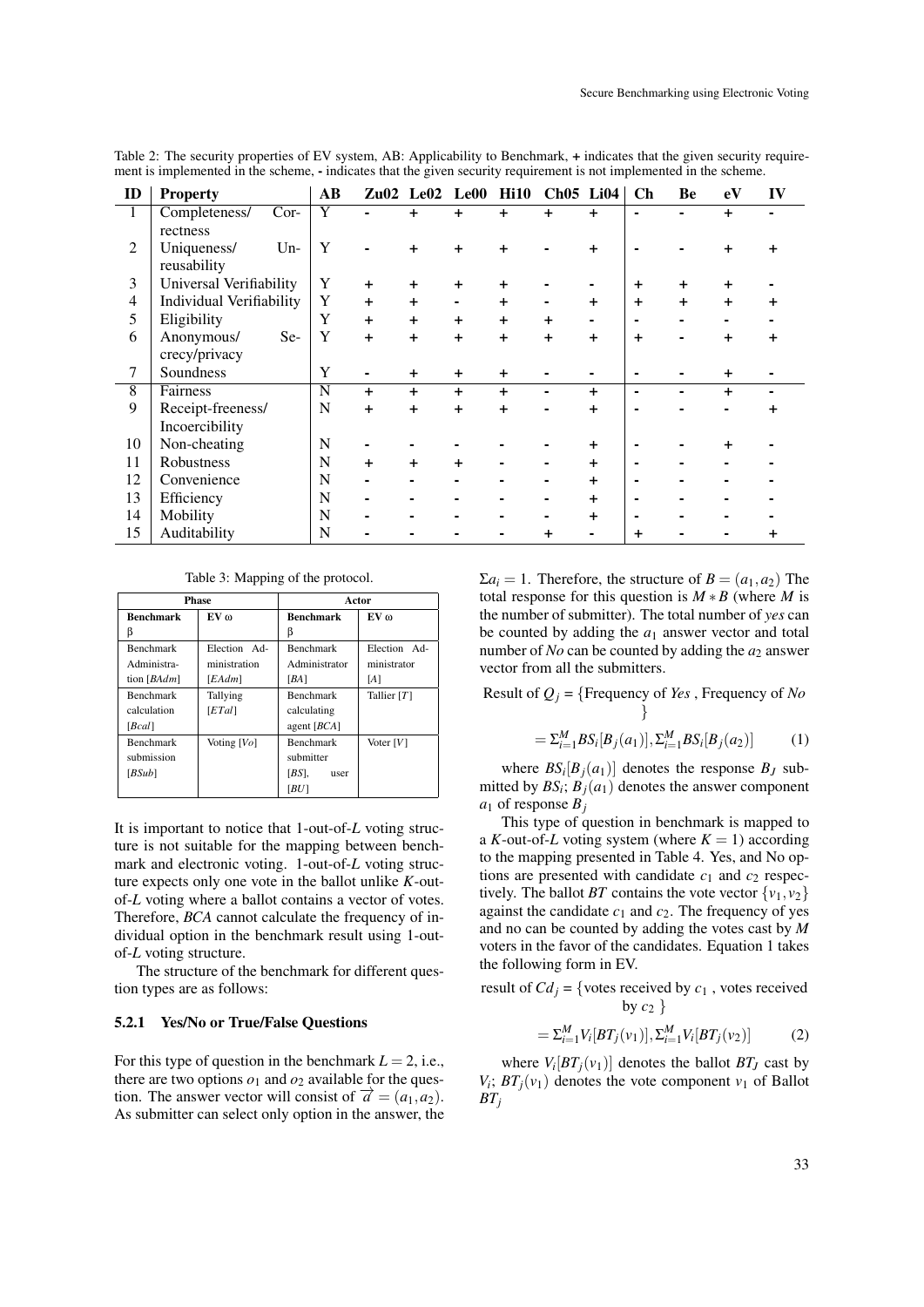| <b>Benchmark</b> |          |                      |                            |               |                 |           |                  |               |  |
|------------------|----------|----------------------|----------------------------|---------------|-----------------|-----------|------------------|---------------|--|
| <b>Ouestion</b>  |          |                      | Option   Answer   Response | $\Rightarrow$ | Candidacy       | Candidate | Vote             | <b>Ballot</b> |  |
| $\mathcal{Q}_1$  |          | $o_1o_L \mid a_1a_L$ | $B_1$                      |               | Cd <sub>1</sub> | $c_1c_L$  | $V_1 \ldots V_L$ | $BT_1$        |  |
| $\mathcal{Q}_2$  | $o_1o_L$ | $a_1 \dots a_L$      | $B_2$                      |               | Cd <sub>2</sub> | $c_1c_L$  | $V_1 \ldots V_L$ | $BT_2$        |  |
| $\cdots$         | $\cdots$ | $\cdots$             | $\cdots$                   |               | $\cdots$        | $\cdots$  | $\cdots$         | $\cdots$      |  |
| $\cdots$         | $\cdots$ | $\cdots$             | $\cdots$                   |               | $\cdots$        | $\cdots$  | $\cdots$         | $\cdots$      |  |

 $Q_x$   $o_1...o_L$   $a_1...a_L$   $B_x$   $c_1...c_L$   $c_1...c_L$   $v_1...v_L$   $B_x$ 

Table 4: Mapping of the benchmark structure to EV structure. There are *M* number of voters and submitters, *x* number of questions and candidacy, *L* number of option, answer, candidates, and votes.

### 5.2.2 Multiple Option Question

This type of question contains *L* possible option to choose from where  $L > 2$ . The answer vector will consist of  $\vec{a} = (a_1, \ldots, a_L)$ . As submitter can select only one valid option out of *L* option, the  $\Sigma a_i = 1$ . Therefore, the structure of  $B = (a_1, \ldots, a_L)$  The total response for this question is  $M * B$  (where *M* is the number of submitter). The frequency histogram can be generated by adding the answer vectors from all the submitters.

Result of 
$$
Q_j
$$
 = {Frequency of  $o_1$ ,....., Frequency of  $o_L$ }

$$
\sum_{i=1}^{M} BS_i[B(a_1)], \dots, \sum_{i=1}^{M} BS_i[B(a_L)] \tag{3}
$$

where  $BS_i[B_j(a_1)]$  denotes the response  $B_j$  submitted by  $BS_i$ ;  $B_j(a_1)$  denotes the answer component  $a_1$  of response *B<sup>j</sup>*

This type of question in benchmark is mapped to *K*-out-of-*L* voting system according to the mapping presented in Table 4. *L* possible options are mapped to *L* candidates. The ballot *BT* contains the vote vector  $\{v_1, \ldots, v_L\}$  against the candidate  $c_1, \ldots, c_L$ . The frequency of the *i*−th option is calculated by adding the votes received to *i*−th candidate. Therefore, the equation 3 takes the following form in EV.

$$
\Sigma_{i=1}^{M} V_i[BT_x(v_1)], \dots, \Sigma_{i=1}^{M} V_i[BT_x(v_L)] \tag{4}
$$

where  $V_i[BT_j(v_1)]$  denotes the ballot  $BT_J$  cast by  $V_i$ ;  $BT_i(v_1)$  denotes the vote component  $v_1$  of Ballot  $BT_i$ 

#### 5.2.3 Open Question (Numerical)

This type of question does not provide any predefined options to the submitters. However, the submitter can enter a numeric value in the option field. Option field consists of a number of empty bits based on the numerical range provided to the submitter. The value of *L* in the option field is calculated as the ceiling function of  $log_2 MX$ , i.e.,  $L = \lfloor log_2MX \rfloor$  where *MX* is the range. The number entered by the submitter is converted into the equivalent binary string to be saved into the answer vector  $\vec{a}$ . Let's take the case of

question 2 in the appendix, "What percentage of the employee recognize a security issue? [range 0-100]". The valid values this question takes is 101. Therefore, the value of *L* can be calculated by applying the ceiling function to  $\lfloor log_2 101 \rfloor$ , i.e.,  $L = 7$ . Let's assume that *BS* submit 50 as the answer of the question. The answer vector  $\vec{a} = (0100110)$ . The total number of the response for question  $Q_j$  is  $M * B$  (where *M* is the number of submitter). For option *i* (where  $i = 1, ..., L$ ), the *i*−th components of each valid response of *M* submitters are summed up, i.e,  $aa_i = \sum_{w=1}^{M} BS_w[B_j(a_i)],$ where  $aa_i$  is a count of the number of answers that has been received for the *i*−th bit of the binary representation to the question by all the submitters. The mean value of the Question  $Q_j$  is calculated by adding all  $aa_i$  in the following equation

$$
\mu = \frac{1}{M} \sum_{i=1}^{L} a a_i 2^{i-1}
$$
 (5)

Open numerical question in benchmark is mapped to *K*-out-of-*L* voting system according to the mapping presented in Table 4. *L* possible options are mapped to *L* candidates. The ballot *BT* contains the vote vector  $\{v_1, \ldots, v_L\}$  against the candidate  $c_1, \ldots, c_L$ . The mean of the Question  $Q_x$  is calculated by firstly adding the *i*−th components of each valid ballot in *vv*, and then adding all *vv* and converting them to the decimal value. Equation 5 takes the following form:

$$
vv_i = \sum_{w=1}^{M} V_w[BT_j(v_i)]; \mu = \frac{1}{M} \sum_{i=1}^{L} vv_i 2^{i-1}
$$
 (6)

where  $vv_i$  is a count of the number of votes that has been received for the *i*−th bit of the binary representation of the candidates to the candidacy by all the voters.

### 5.3 Mapping of Overall Concepts

We map the concepts of benchmarking system to electronic voting system using an ontology. The idea, of using and developing an ontology to explain the concepts, is derived from (Agrawal, 2016). Figure 5 presents ontologies of benchmarking system and electronic voting system. In our proposed ontology, there are ten main concepts (circular boxes) and ten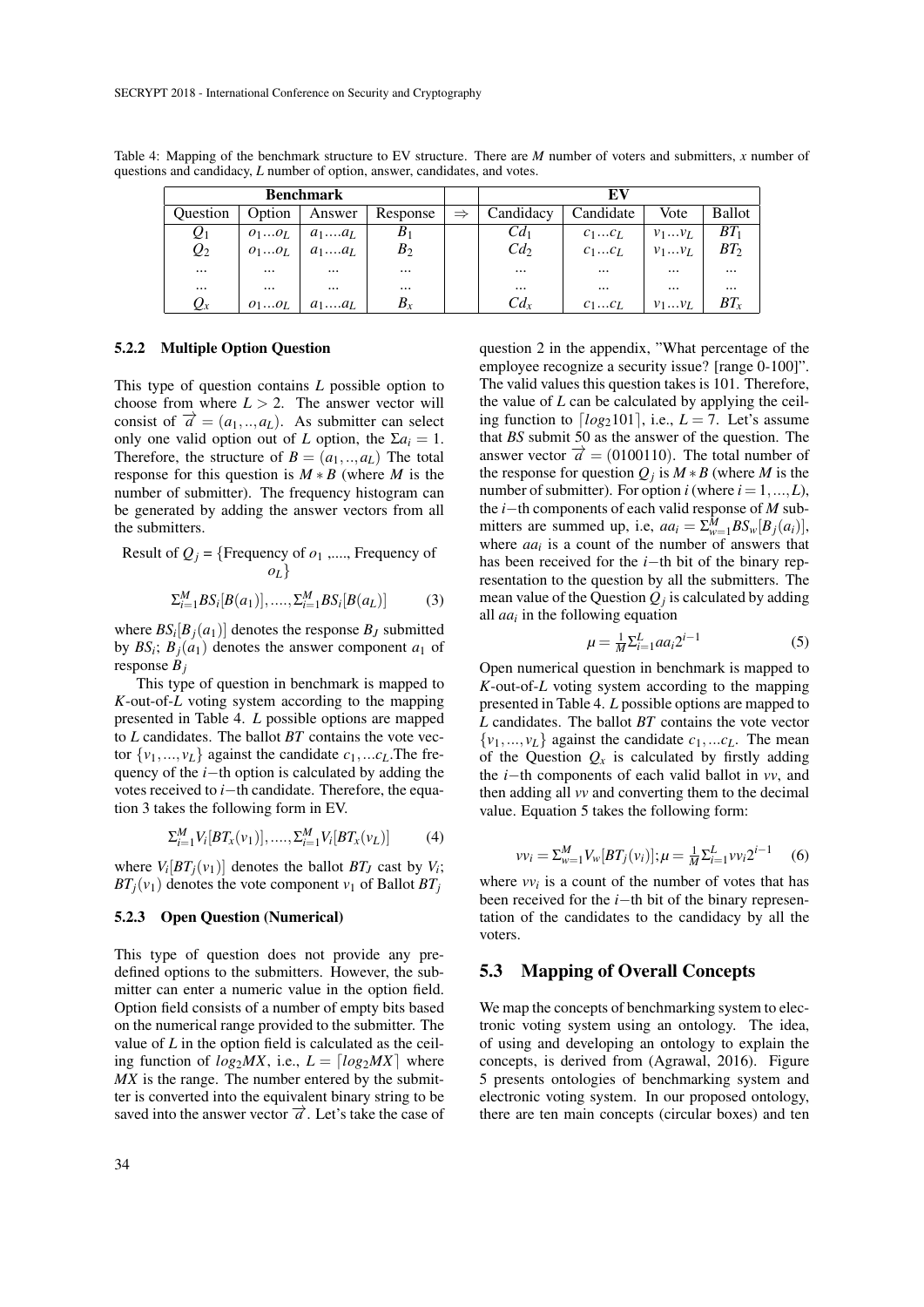relationships (solid arrow lines). The text above the horizontal dotted line corresponds to the benchmarking system, while the text below the horizontal dotted line corresponds to the electronic voting system. The dotted horizontal line also demonstrates how can a concept and relationship from benchmark be mapped to electronic voting. Thus, figure 5 helps to understand the relationship between the benchmark and electronic voting clearly. It is evident from the given ontology that the concepts of the benchmark can be mapped to EV system.

The ontology of benchmark states that Benchmark Administrator performs benchmark administration by creating Benchmark. Benchmark has some Questions that consists of options. Submitter from different Organization participates in the Benchmark by submitting their response. A response contains answer of the questions. A response can be considered valid or invalid on the basis of the benchmark rules. Benchmark calculating agent (BCA) counts response based on a given methodology, and finally, BA publishes the Benchmark result.

The ontology also depicts that an election administrator (EA) performs administration by creating an election. The election has Candidacy that consists of some Candidate running for a certain post in the election. Voters from different Constituency area participate in the election by submitting their ballot which contains the vote for the candidates. A ballot can be valid or invalid based on the election rule. A tallier collects and counts the valid ballot. EA finally declares the election result.

# 6 SECURE BENCHMARK ON UNRIZKNOW

In this section, we answer our final research question RQ3 by demonstrating the practical application of EV scheme to benchmarking system using Hi10 scheme (Hirt, 2010). We present the model, set-up, response submission, benchmark calculation using the EV approach. The aim of this section is to present how we can conduct a secure benchmark on UnRizkNow platform. The members of UnRizkNow are information security practitioners who possess knowledge about their organization regarding people, process, and technology. We use the cryptography tools mentioned in (Hirt, 2010) to establish our model.

### 6.1 Preliminaries

Σ−proofs- A Σ−proof is a three-move special honest-verifier zero-knowledge proof of knowledge.

A Σ−proof is called *linear* if the verifier's test predicate is linear, i.e., the sum of two accepting conversations is accepting as well. The details of Σ−proof s is given in section 2.1 of (Hirt, 2010). *BA* acts as a verifier in our benchmark model.

Identification Scheme - An identification scheme is an interactive protocol between two parties, a prover (benchmark submitter) and a verifier (Benchmark Administrator). If the protocol is successful, then at the end of the protocol the *BA* is convinced he is interacting with the *BS*, or more precisely, with someone who knows the secret key that corresponds to the prover's public key. For benchmark submitter identification, we assume an identification scheme where the identification protocol can be written as a linear  $\Sigma$ −proof. It is easy to verify that Schnorr's identification scheme (Schnorr, 1991) satisfies this requirement. The secret key of *BS* is denoted by  $z_v$ , and the corresponding public key by  $Z_v = g^{z_v}$  for an appropriate generator *g*.

Designated-Verifier Proofs- A designated-verifier proof is a proof which is convincing for one particular (designated) verifier, but completely useless when transferred from this designated verifier to any other entity (Jakobsson et al., 1996). The requirements of the encryption function are drawn from (Hirt, 2010). A semantically-secure probabilistic public-key encryption function  $E_Z : \mathbb{V}X\mathbb{R} \Rightarrow \mathbb{E}, (a, \alpha) \mapsto e$ , where *Z* denotes the public key, V denotes a set of answers,  $\mathbb R$  denotes the set of random strings, and  $\mathbb E$  denotes the set of encryptions. The decryption function is  $D_z$ :  $\mathbb{E} \Rightarrow \mathbb{V}, e \mapsto a$ , where *z* denotes the secret key. It is also required to have *E* to be *q*− invertible for a given  $q \in \mathbb{Z}$ . It implies that for every encryption *e*, the decryption *a* and the randomness  $\alpha$  of *qe* can be efficiently computed. It is also required that there is a number  $u \leq q$ , large enough that  $1/u$  is considered negligible (Hirt, 2001). Furthermore, we use modified ElGamal and Pailier homomorphic encryption function.

Modified ElGamal Encryption - A traditional ElGamal system with an encryption function *E* with the property:  $E(M_1)XE(M_2) = E(M_1 + M_2)$ .

Pailier Encryption - As mentioned in section 3.3 of (Hirt, 2010).

Re-encrypting and Proving Re-encryptions - A random re-encryption  $e'$  of a given encryption  $e =$  $E(a, \alpha)$  is an encryption with the same answer *a*, but a new (independently chosen) randomness  $\alpha'$ . Such a re-encryption can be computed by adding a random encryption of 0 to *e*. The rest of the details can be obtained from (Hirt, 2010) by substituting vote *v* with answer *a*, .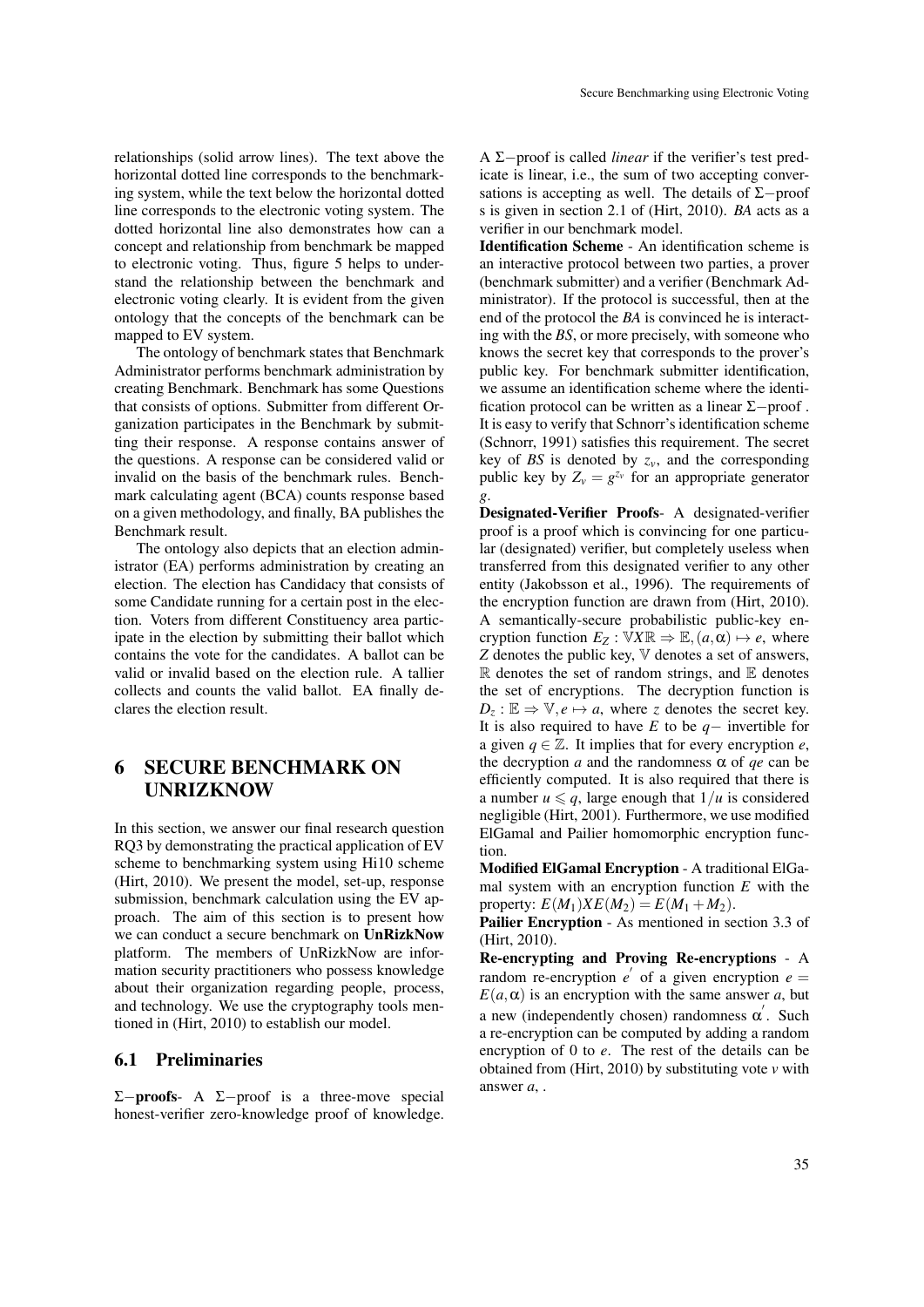

Figure 5: An ontology of benchmarking system and electronic voting system. The diagram shows that the concepts, actors, phases of benchmarking system can be mapped to electronic voting system.

### 6.2 Details of The Benchmark Protocol

We use the non-receipt free *K*-out-of-*L* voting protocol of (Hirt, 2010) to establish our benchmark protocol. Figure 6 shows the various steps involved in carrying out the benchmark on UnRizkNow platform.



Figure 6: An overview of the benchmark model on UnRizkNow portal.

Model - We use the benchmark entities as mentioned in the section 5.1. The communication among the benchmark entities happens through UnRizkNow platform. The platform has a bulletin board to post any announcement. *BS* post their encrypted response on the bulletin board with their signature. This also prevents re-submission of the responses on the bulletin board. Anyone can read and verify the posted response on bulletin board, but nobody can delete from. The bulletin board can be considered as an authenticated public channel with memory. The communication channel between *BA* and *BS* is secured using TLS. A threshold *t* denotes the lower bound of the number of authorities that is guaranteed to remain honest during the protocol.

Benchmark Structure - The structure of question follows the structure mentioned in the section 2.2. We assume that we have yes/no, multiple choice, and open question (numerical) in the benchmark. A sample of the list of questions is given in Appendix. The mapping of the question to candidacy is performed as mentioned in the mapping section 5.2. The Un-RizkNow platform maintains a double array  $a[x][y]$  to save the label for the question format, and bit requires to generate the option for the question. The labels are *yn* for yes/no question, *mc* for multiple choice question, and *op* for the open numerical question. The submitter sees the questions in the form as presented in Appendix. The platform has a program module *m* that reads the value from the array  $a[x][y]$  and takes care of the translation of option *o* to the required bits.

Benchmark Administration - *N* calculating agents  $(BCA<sub>1</sub>,...BCA<sub>N</sub>)$  execute the key generation protocol using ElGamal encryption scheme. The resulting public key of the benchmarking system is announced to the registered members of UnRizkNow community, and the corresponding secret key is shared among *BCA*. BA also publishes the questions, and response format on the bulletin board of UnRizkNow.

Benchmark Submission - Benchmark submitter constructs a random encryption  $\vec{e} = E(\vec{a}, \vec{\alpha})$  for his answer vector  $\vec{a}$  and randomness  $\vec{\alpha} \in_R \mathbb{R}^K$ , and posts it onto the bulletin board of UnRizkNow. The submitter also posts a proof of validity. A response  $B = \overrightarrow{a} = (a_1, \dots, a_K)$  is valid if and only if  $a_i \in \{0, 1\}$ for  $i = 1, ..., K$  and  $\Sigma a_i = K$ . A validity proof for the encrypted response  $\vec{e} = (e_1, ..., e_K)$  is also constructed. The details of the construction of validity proof is given in section 5.4 in (Hirt, 2010). The encrypted response is submitted by *BS* to the bulletin board of UnRizkNow.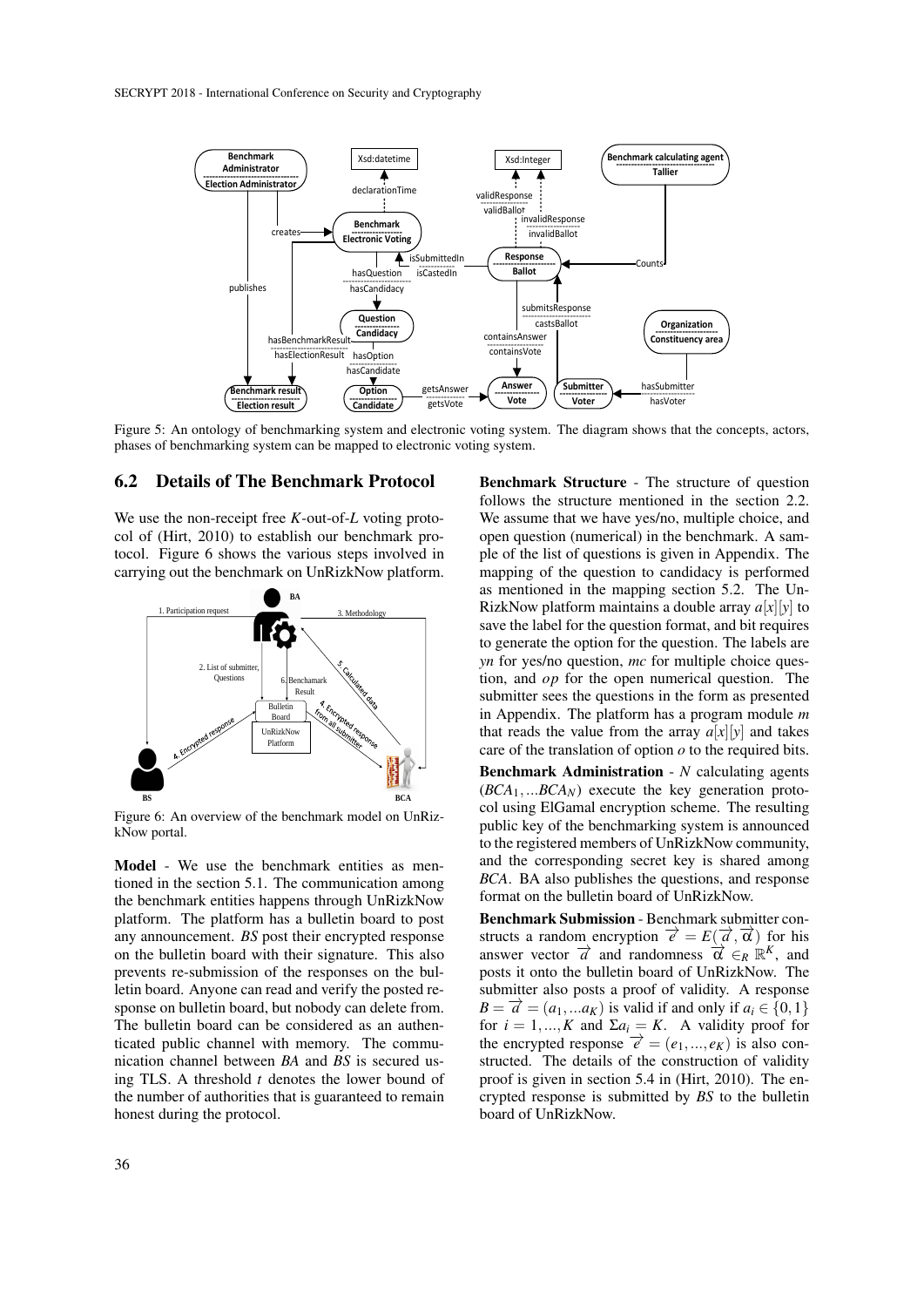Benchmark Calculation - *BCA* collects the encrypted responses from the bulletin board. The benchmark result Π is performed for each question separately. For Question  $Q_i$ , the *i*−th components of each valid encrypted response from *M* submitters are summed up using the homomorphic property of the encryption scheme and decrypted using the verifiable decryption protocol of the encryption scheme.

Benchmark Result - The result of the benchmark is published for the individual questions. The result is calculated according to the equation 1, 3, 5.

## 7 DISCUSSION

In this section, we answer the final research question RQ4. Firstly, we address the adversary model and the security assumption that we considered in this study. The adversary model highlights what are the capabilities of an adversary. Secondly, we perform the security analysis on the main security requirements which are typical for benchmarking systems. Finally, we mention the behavior of the benchmarking system using EV concepts towards the considered adversary model.

## 7.1 Adversary Model and Trust Assumption

The adversary model depicts the attack potential that is a measure of the minimum effort to be expended in an attack to be successful (Idrees et al., 2014). The behavior of an adversary can change largely according to the implemented protocols and the capabilities of the adversary. An *internal* attacker is equipped with cryptographic keys and credentials that enable them to participate in the execution of the processes in the system. An *external* attacker does not possess such keys and credentials. In this section, we provide a general model of the adversary for benchmarking system and EV system and map them.

In our adversary model, *BS*, *BCA*, and *BA* can act as an internal attacker to break the system secrecy, but not to influence the election outcome via bribery or coercion. We assume that all the parties involved in the benchmarking scenario are polynomially bounded and thus incapable of solving hard problems or breaking cryptographic primitives such as contemporary hash functions. Adversaries cannot efficiently decrypt ElGamal ciphertexts without knowing the private keys. For preparing and conducting a benchmark event, as well as for computing the final result, we assume that at least one honest benchmark authority does not collude. We take into the consideration

that dishonest *BCA* may collude with the adversary, but not all of them in the same benchmark event. A threshold *t* denotes the number of *BCA* that is required to decrypt the responses, and which is also able to break the secrecy of an answer. *BS* cannot create an invalid response that can pass the validity proof. An external or internal adversary cannot delete any content from the UnRizkNow bulletin board.

# 7.2 Fulfillment of the Security Requirements of Benchmarking **System**

In this section, we show how the security requirements of the benchmarking system stated in section 2.3.3 can be fulfilled by adopting the EV approach. We establish the security of our proposed benchmark model using the established security proofs from the electronic voting scheme. We utilize the security proof and concepts given in (Hirt, 2010).

- 1. **Completeness:** The dishonest submitter  $BS_i$  may create an invalid response, but the probability that the validity proof of encrypted response is negligible. Therefore, the invalidity of the encrypted response is detected in the validity proof of the scheme and the invalid vote will not be counted.
- 2. Uniqueness: The encrypted response along with the proof of the validity is posted on the bulletin board of UnRizkNow platform. Therefore, the submitter can submit only once, and the double submission is detected easily.
- 3. Universal Verifiability: Anyone can read the encrypted response posted on the bulletin board. One can check its validity by verifying the *K*-outof-*L* encryption proof. Since the encryption function uses the homomorphic property, he can also sum up all valid encrypted response to obtain the encryption of sum of the answers. Since the decryption is verifiable, he can also check whether the sum of the answers has been correctly decrypted (Hirt, 2001), (Hirt, 2010).
- 4. Individual Verifiability: The individual verifiability of the benchmarking system is guaranteed by the homomorphic property of the encryption function and the verifiable decryption of the encryption scheme (Hirt, 2001), (Hirt, 2010).
- 5. Eligibility: The eligibility of the benchmarking system is ensured by the use of Schnorr's identification scheme. It is essential that each submitter know his secret key, and this is ensured by the public-key infrastructure. A protocol for ensuring knowledge of the secret key for Schnorr's iden-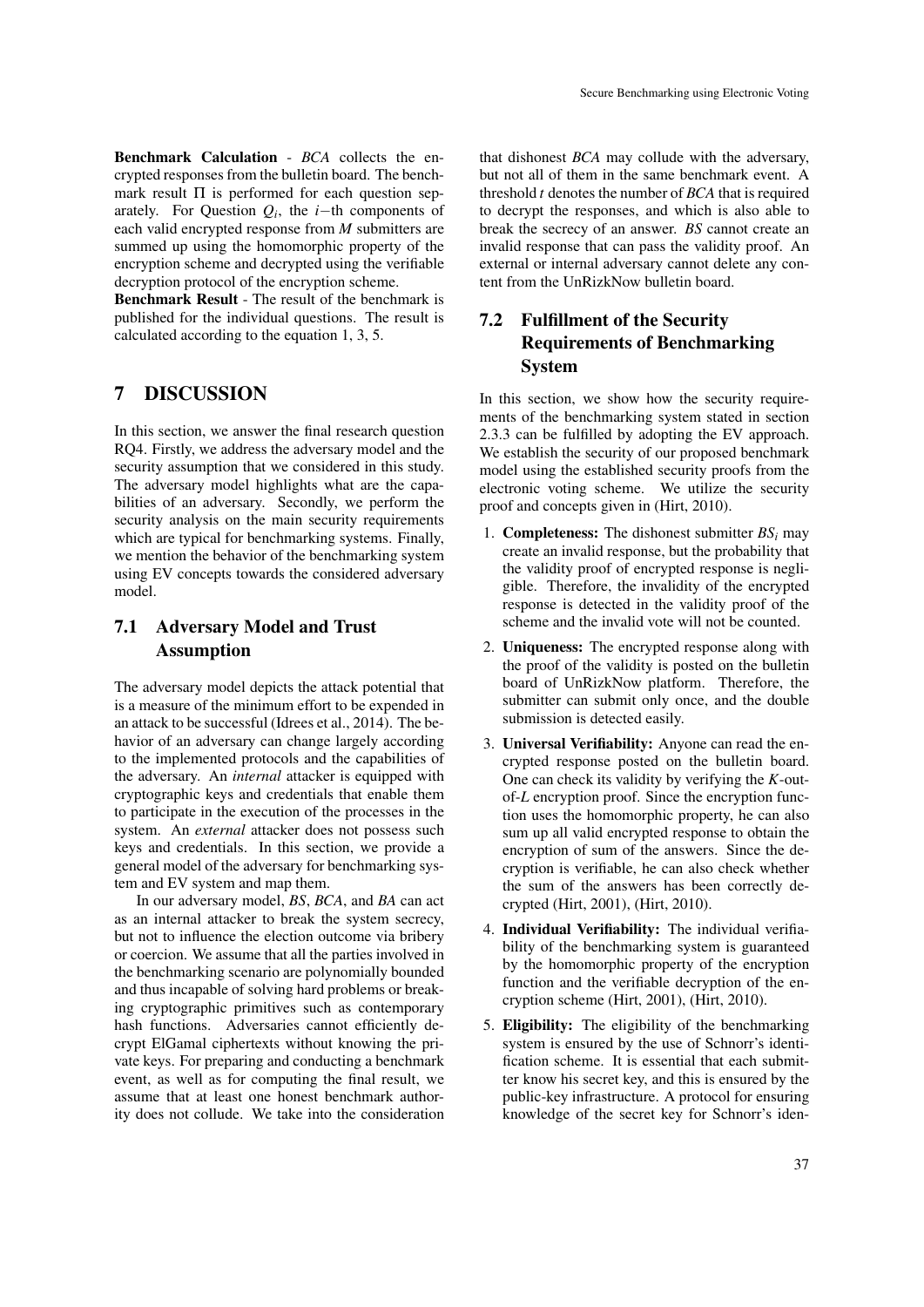tification scheme is provided in (Hirt and Sako, 2000).

- 6. Secrecy: The secrecy of the benchmarking system is guaranteed under the assumption that no *t BCA* can maliciously pool their information and the assumption that the encryption scheme is semantically secure.
- 7. Soundness: The soundness of the benchmarking system can be proved using the proofs given in the re-encrypting and proving re-encryption of (Hirt, 2010).

# 8 LIMITATION AND FUTURE WORK

The security requirements of benchmarking system are formulated mainly to address the *secrecy* of the sensitive information shared by the benchmark submitter and the *transparency* of the benchmark process. There could be an extra requirement of receiptfreeness for an enhanced version of benchmarking system. Receipt-freeness property ensures that the submitter cannot prove to a third party that they submitted a particular set of responses. A secure electronic voting scheme usually addresses the receiptfreeness requirement because the selling of the vote is a serious problem in the election. The selling of the vote is often initiated by the entity who wants a certain candidate to win in the election. However, in our benchmark model, we do not think this problem is widespread as there is no candidate involved in it. However, the significance of this requirement needs further investigation by producing a use-case scenario.

The mapping of the benchmark structure to EV system uses *K*-out-of-*L* voting structure. We constructed a response as an answer vector  $\vec{a}$  where  $a_i \in \{0, 1\}$ . The benchmark result is constructed by adding the *i*−th components of each valid response using the homomorphic property of the encryption function. Therefore, it is not possible to get the actual number entered by the submitter in the open numerical question as we cannot combine all the answers in the response and decrypt it. The system can apply homomorphic operation on the *i*−th bit of the answer. This property helps to ensure the confidentiality of the answer submitted, but at the same time, it does not allow to get all the actual numbers submitted by *BS*. The presence of an actual number in the benchmark could help to create a distribution graph of all the value submitted. In other words, it would provide how many submission lies below and above his submission. However, in our proposed model, one can only see if his performance is either below or above the average performance.

Our proposed solution is still prone to a vulnerability of conflicts of interests in and incentives to manipulate the benchmark process where the benchmark submitters are also the market participants with stakes in the level of the benchmarks. The conflicts in the interest can create an incentive for abusive conduct of the benchmark process. Benchmark submitters may attempt to manipulate a benchmark by submitting false or misleading data to break the credibility of the benchmark result. Our future work will consist of conducting a risk analysis of the benchmarking system. We will adopt CIRA method (Agrawal and Szekeres, 2017) to conduct the risk analysis exercise. The aim of this exercise will be to assess the conflict in the interest of the stakeholders involved in the benchmarking system and propose the treatment plan to reduce the conflict.

The EV schemes and system that we analyzed in this study is far from the complete list. There might be more relevant EV schemes and system available that can be suitable for our benchmark model on UnRizkNow platform. As our future work, we would like to implement different electronic voting schemes on the UnRizkNow platform and test their performance in the benchmark context. We are also interested in conducting similar studies with Group Signature, the Secure Multi-Party computation to analyze their role in conducting secure benchmark on UnRizkNow.

The ontology of benchmark and electronic voting presents an overview of the concepts and relationships involved in the system. The ontology needs to be formalized with Web Ontology Language (OWL) for modeling the ontology. The formal ontology will enable the possibility to be used by an automated tool to perform the mapping between benchmark and EV.

The future work also includes the assessment of other EV schemes to conduct secure benchmark on UnRizkNow. For instance, the LE02 schemes also meet all the requirements of secure benchmark. Therefore, Le02 can also be a good candidate to adopt for a future secure benchmark solution. However, there is a concern with the efficiency of the LE02 scheme. This scheme has the overall performance complexity of  $O(xL^2B)$  where *B* represents the number of bits used to store one group element, *x* represents the number of questions, and *L* is the number of bits in the answer. In other words, every submitter sends his encrypted response using  $(xL^2B)$  bits. On the other hand, the overall performance complexity of Hi10 scheme is  $O(xLB)$ . In other words, every submitter sends his encrypted response using the (*xLB*) bits.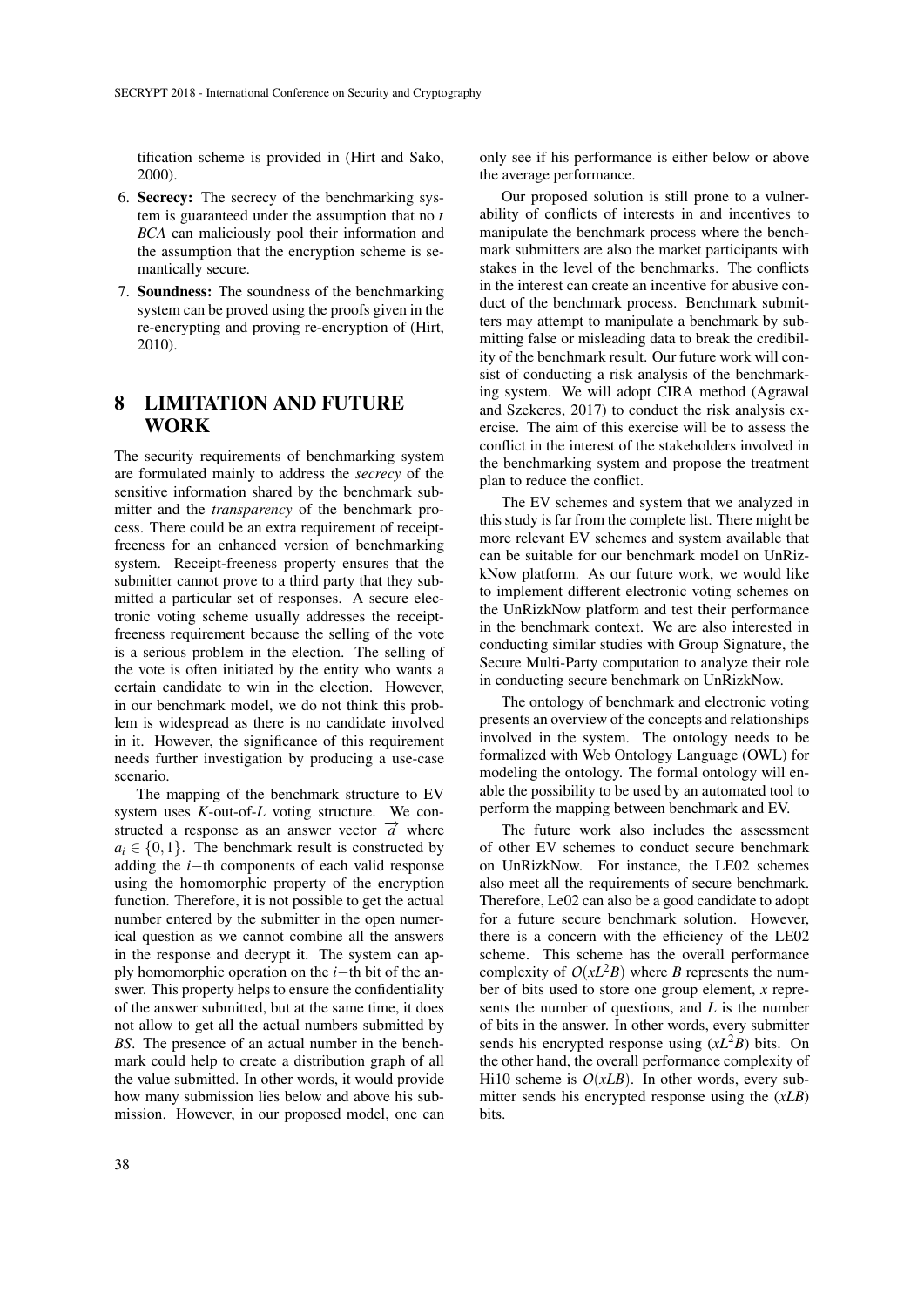## 9 CONCLUSION

We have presented the model of a benchmarking system that is typically used by an organization to establish the benchmark standard and provide benchmark as a service. We highlighted the security challenges that the current benchmark model face, and therefore, a need to develop more secure benchmarking system is also justified. The security limitation of current benchmarking systems may hinder sharing of important information between the submitters and the benchmark authorities. Therefore, the requirements of a secure benchmarking system are established. We proposed a novel approach to solving the security limitation of benchmarking systems by adopting the secure cryptographic proofs from the field of secure electronic voting. We demonstrated how a benchmarking system could be mapped to the electronic voting system by mapping its protocol, structure, and concepts. We also demonstrated how the different formats of benchmark question can be presented and how the benchmark result can be calculated using the concepts of electronic voting. Our solution is based on the electronic voting protocol that provides secure transmission of the benchmark responses throughout the system. Furthermore, the identity of the response submitter is preserved by secrecy provided by the cryptographic protocols. The members who participate in the benchmark process can ensure that their responses have been counted correctly while calculating the benchmark result. Afterward, we demonstrated that how a secure benchmark can be designed for UnRizkNow platform using the concepts of EV system. We showed that a benchmarking system is more secure if it follows EV system approach as it can satisfy the necessary security requirements. We adopted Hi10 scheme to demonstrate the feasibility of our approach for UnRizkNow platform, but other relevant EV schemes can also be adapted to perform the benchmark on UnRizkNow platform.

### REFERENCES

ABB (2017). Cyber security benchmark.

- Agrawal, V. (2016). Towards the ontology of iso/iec 27005: 2011 risk management standard. In *HAISA*, pages 101–111.
- Agrawal, V. and Snekkenes, E. A. (2017). *Factors Affecting the Willingness to Share Knowledge in the Communities of Practice*, pages 32–39. Springer International Publishing, Cham.
- Agrawal, V. and Szekeres, A. (2017). Cira perspective on risks within unrizknow - a case study. In *2017 IEEE*

*4th International Conference on Cyber Security and Cloud Computing (CSCloud)*, pages 121–126.

- Agrawal, V., Wasnik, P., and Snekkenes, E. A. (2017). Factors influencing the participation of information security professionals in electronic communities of practice. In *Proceedings of the 9th International Joint Conference on Knowledge Discovery, Knowledge Engineering and Knowledge Management*, pages 50–60.
- Chaum, D., Ryan, P. Y. A., and Schneider, S. (2005). A practical voter-verifiable election scheme. In *Proceedings of the 10th European Conference on Research in Computer Security*, ESORICS'05, pages 118–139, Berlin, Heidelberg. Springer-Verlag.
- Chaum, D. L. (1981). Untraceable electronic mail, return addresses, and digital pseudonyms. *Commun. ACM*, 24(2):84–90.
- Chen, C.-L., Chen, Y.-Y., Jan, J.-K., and Chen, C.-C. (2014). A secure anonymous e-voting system based on discrete logarithm problem. *Applied Mathematics & Information Sciences*, 8(5):2571.
- Cortier, V., Galindo, D., Glondu, S., and Izabachene, M. (2014a). Election verifiability for helios under weaker trust assumptions. In *European Symposium on Research in Computer Security*, pages 327–344. Springer.
- Cortier, V., Galindo, D., Glondu, S., and Izabachène, M. (2014b). *Election Verifiability for Helios under Weaker Trust Assumptions*, pages 327–344. Springer International Publishing, Cham.
- ESMA-EBA (2013). Final report:esma-eba principles for benchmark-setting processes in the eu. Technical report.
- Forum, I. S. (2017). Benchmark as a service information security forum. https://www.securityforum.org/ products-services/benchmark-as-a-service/. Online; accessed 28 November 2017.
- Gerlach, J. and Gasser, U. (2009). Three case studies from switzerland: E-voting. *Berkman Center Research Publication No*, 3:2009.
- Gregor, S. and Hevner, A. R. (2013). Positioning and presenting design science research for maximum impact. *MIS Q.*, 37(2):337–356.
- Gritzalis, D. A. (2002). Principles and requirements for a secure e-voting system. *Comput. Secur.*, 21(6):539– 556.
- Haenni, R., Koenig, R. E., Locher, P., and Dubuis, E. (2017). Chvote system specification. *IACR Cryptology ePrint Archive*, 2017:325.
- Hevner, A. R., March, S. T., Park, J., and Ram, S. (2004). Design science in information systems research. *MIS Q.*, 28(1):75–105.
- Hidalgo, A. and Albors, J. (2008). Innovation management techniques and tools: a review from theory and practice. *R&D Management*, 38(2):113–127.
- Hirt, M. (2001). *Multi Party Computation: Efficient Protocols, General Adversaries, and Voting*. Hartung-Gorre.
- Hirt, M. (2010). Towards trustworthy elections. chapter Receipt-free K-out-of-L Voting Based on Elgamal En-